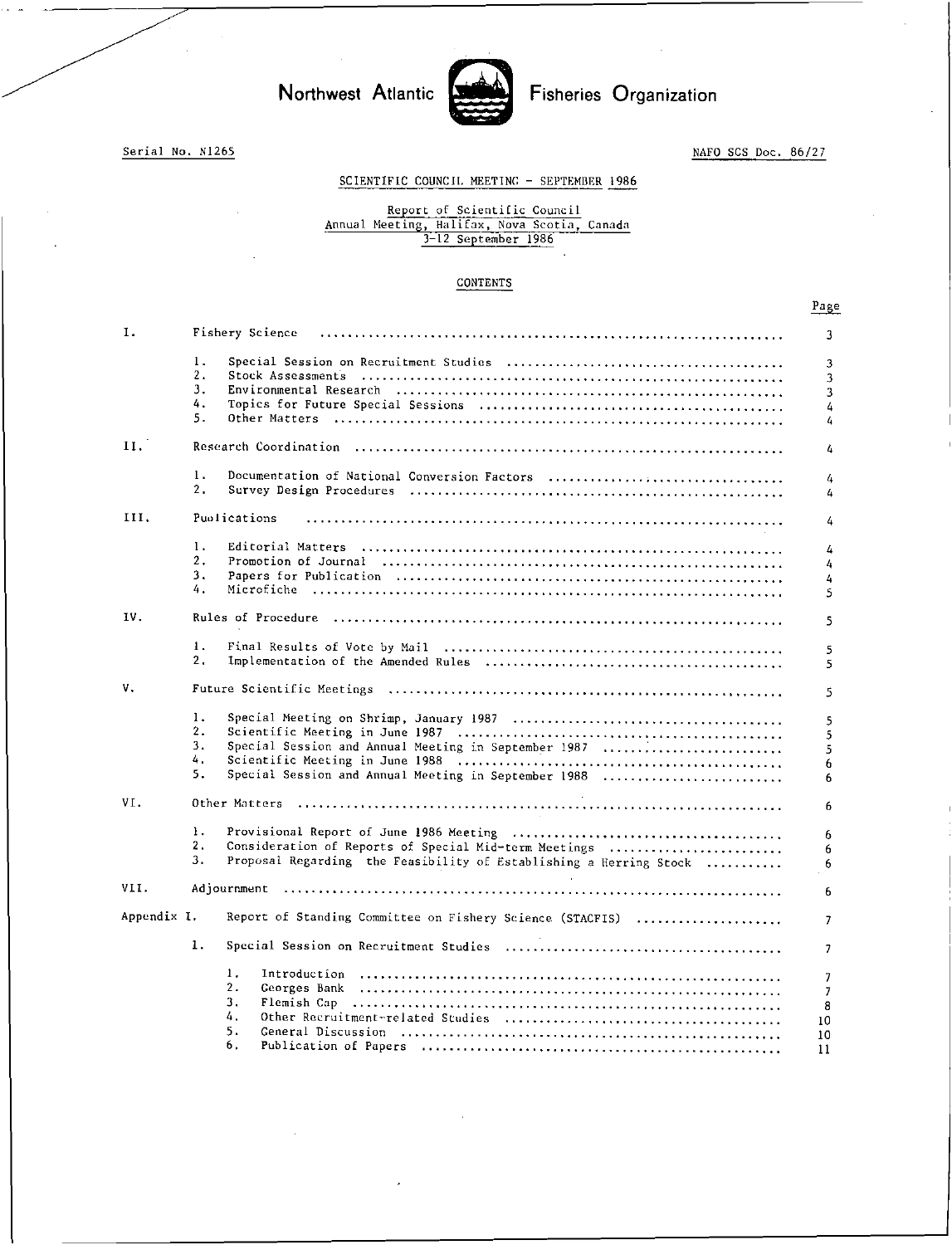$\frac{1}{2}$  – 2 –

 $\hat{\beta}$  .

|               | 11.                        | Stock Assessments (and the contract of the contract of the contract of the state of the state of the state of the state of the state of the state of the state of the state of the state of the state of the state of the stat | $^{11}$                    |
|---------------|----------------------------|--------------------------------------------------------------------------------------------------------------------------------------------------------------------------------------------------------------------------------|----------------------------|
|               |                            | 1.<br>2.<br>3.<br>Further Consideration of Fisheries Commission Questions<br>4.<br>Review of Arrangements for Conducting Stock Assessments                                                                                     | 11<br>12<br>12<br>16       |
|               |                            |                                                                                                                                                                                                                                | 17                         |
|               |                            | 1.<br>Appointment of Environmental Subcommittee Chairman<br>2.                                                                                                                                                                 | 17<br>17                   |
|               |                            |                                                                                                                                                                                                                                | 17                         |
|               |                            | 1.<br>Outline for Special Session in September 1987<br>2.<br>Proposed Theme for Special Session in September 1988                                                                                                              | 17<br>17                   |
|               | $v_{\rm t}$                | Review of Scientific Papers (Allerta Alexandree, Alexandree, Alexandree, Alexandree, Alexandree, Alexandree, A                                                                                                                 | 18                         |
|               |                            | 1.<br>A Genetic Stock Structure Study of Dogfish in the Northwest Atlantic<br>2.<br>Nature of Spermatogenesis, Type of Spawning and Maturity Scale in                                                                          | 18                         |
|               |                            | Mesopelagic Fishes in the NAFO Subareas 1, 2 and 3<br>3.<br>Newfoundland Fleet Discarding Practices<br>4.                                                                                                                      | 18<br>18<br>18             |
|               | VI.                        |                                                                                                                                                                                                                                | 18                         |
|               |                            | 1.<br>Trawl Escapement and Selectivity Problems<br>2.<br>Report of ad how Working Group on Recruitment and Abundance                                                                                                           | 18                         |
|               |                            | 3.                                                                                                                                                                                                                             | 19<br>19                   |
| Appendix II.  |                            | Report of Standing Committee on Publications (STACPUB)                                                                                                                                                                         | 21                         |
|               | 1.<br>2.<br>3.<br>4.<br>5. | Editorial Matters                                                                                                                                                                                                              | 21<br>21<br>22<br>22<br>22 |
| Appendix III. |                            |                                                                                                                                                                                                                                | 23                         |
| Appendix IV.  |                            |                                                                                                                                                                                                                                | 25                         |
| Appendix V.   |                            | List of Research and Summary Documents                                                                                                                                                                                         | 27                         |
|               |                            |                                                                                                                                                                                                                                |                            |

Ò,

 $\bar{\bar{\bar{t}}}_1$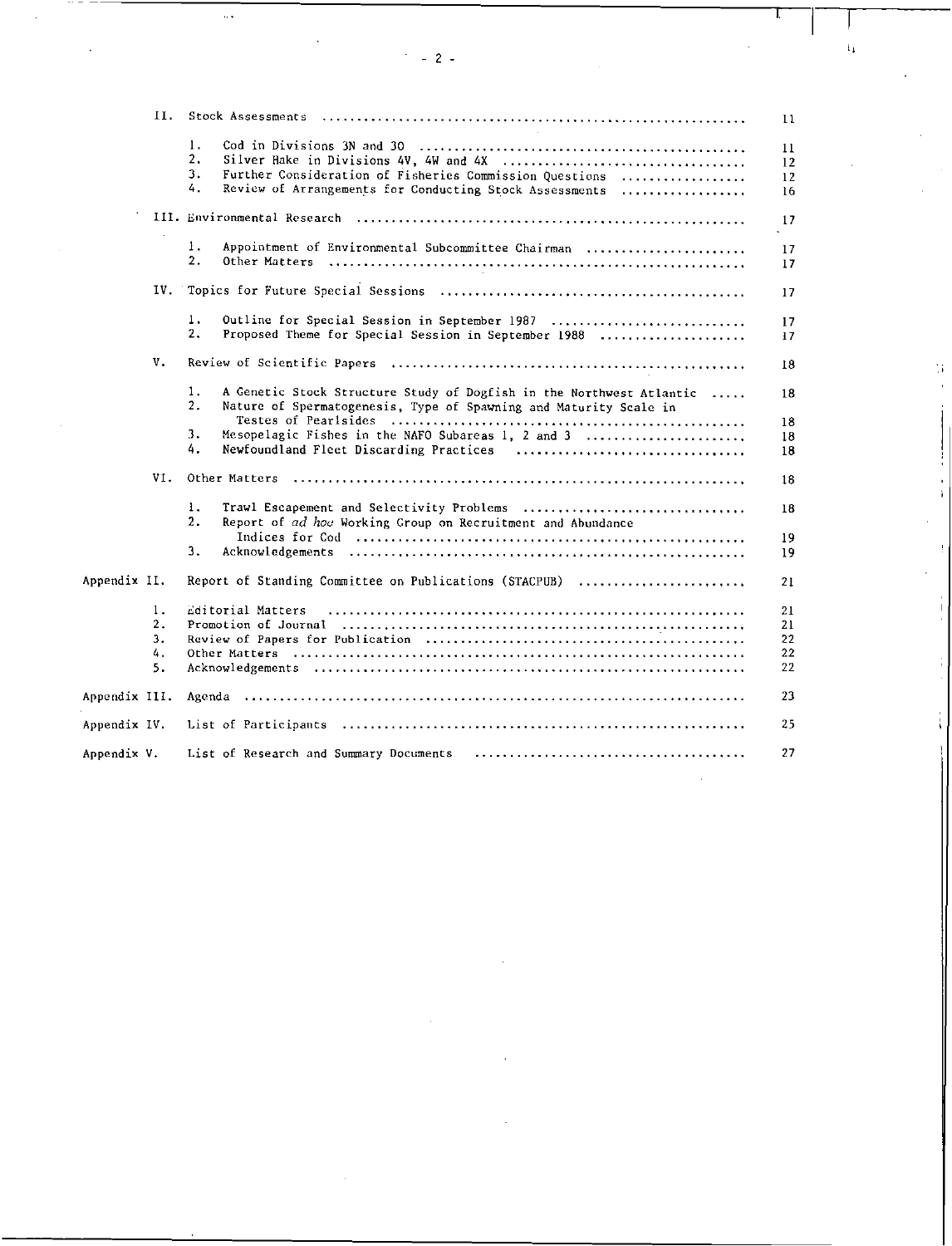## REPORT OF SCIENTIFIC COUNCIL

## Annual Meeting, September 1986

Chairman: J. Messtorff **Rapporteur: V. M. Hodder** Rapporteur: V. M. Hodder

The Scientific Council and its Standing Committees on Fishery Science (STACFIS) and Publications (STACPUB) met at the Lord Nelson Hotel, Halifax, Nova Scotia, Canada, during 8-12 September 1986, to consider and report on various matters listed in the Agenda (Appendix III). Representatives attended from Canada, Cuba, EEC, Japan, Portugal, Spain, and USSR (Appendix IV).

That meeting was preceded by the Special Session on "Recent Advances in Understanding Recruitment in Marine Fishes of the Northwest Atlantic with Particular. Emphasis on Georges Bank Herring and Flemish Cap Cod and Redfish Stocks", which was held at the Bedford Institute of Oceanography, Dartmouth, Nova Scotia, during 3-5 September 1986, with approximately 50 scientists in attendance.

The reports of the Standing Committees, as adopted by the Council at this meeting, are given in Appendices I and II. Appendix V contains lists of the research and summary documents. Brief summaries of these reports and other matters considered by the Council are given below.

## I. FISHERY SCIENCE (APP. I)

## 1. Specinl Session on Recruitment Studies

At the Special Session which was convened by M. D. Grosslcin (USA), 26 scientific papers and 2 oral reports were presented by authors from various countries. The first day was devoted primarily to papers dealing with herring recruitment on Georges Bank and in adjacent waters, following a review paper which traced the development of the ICNAF larval herring program and subsequent studies relevant to herring recruitment. The second day focused on the Flemish Cap program and was also begun with the presentation of a review paper which summarized the development of this program and the results of recruitment-related research on cod and redfish. On the third day, the presentations dealt with more general recruitment studies not directly related to the two major international projects.

The Council was encouraged by the level of interest and discussion promoted by this Special Session. While the mechanisms behind recruitment of marine fish are still far from being resolved, many areas of research were identified which could enhance future knowledge on this very important subject. In general, the Special Session was considered to be highly successful with 'good attendance and high quality papers that promoted fruitful discussion.

#### 2. Stock Assessments

A reassessment of the cod stock in Div. 3NO was carried out by STACFIS. While no precise TAC could be advised, the Scientific Council agreed with results of the evaluation performed by STACFIS regarding the biomass levels.

The Scientific Council supported the recommendations of STACFIS regarding questions from the Fisheries Commission on definition of the cod stock in Div. 2J+3KL and the Greenland halibut stock in Subarea 2 and Div. 3KL, which were deferred from the June 1986 Meeting.

The Scientific Council noted that a standard method of calculating abundance estimates from juvenile silver hake surveys has now been adopted by the countries involved and supported this decision. It was further noted that no new research recommendations for silver hake were considered necessary at this time.

A review of arrangements for conducting stock assessments was carried out by STACFIS, and the Scientific Council endorsed the recommendations for further improving the efficient use of time at future June meetings.

#### 3. Environmental Research

The Council noted that the present Chairman of the Environmental Subcommittee (M. Stein, EEC) was re-elected for a second term and supported this decision by STACFIS. The Council also endorsed changes in positions of two standard stations off West Greenland as well as the continuation of the occupation of the Seal Island standard section off Labrador during autumn.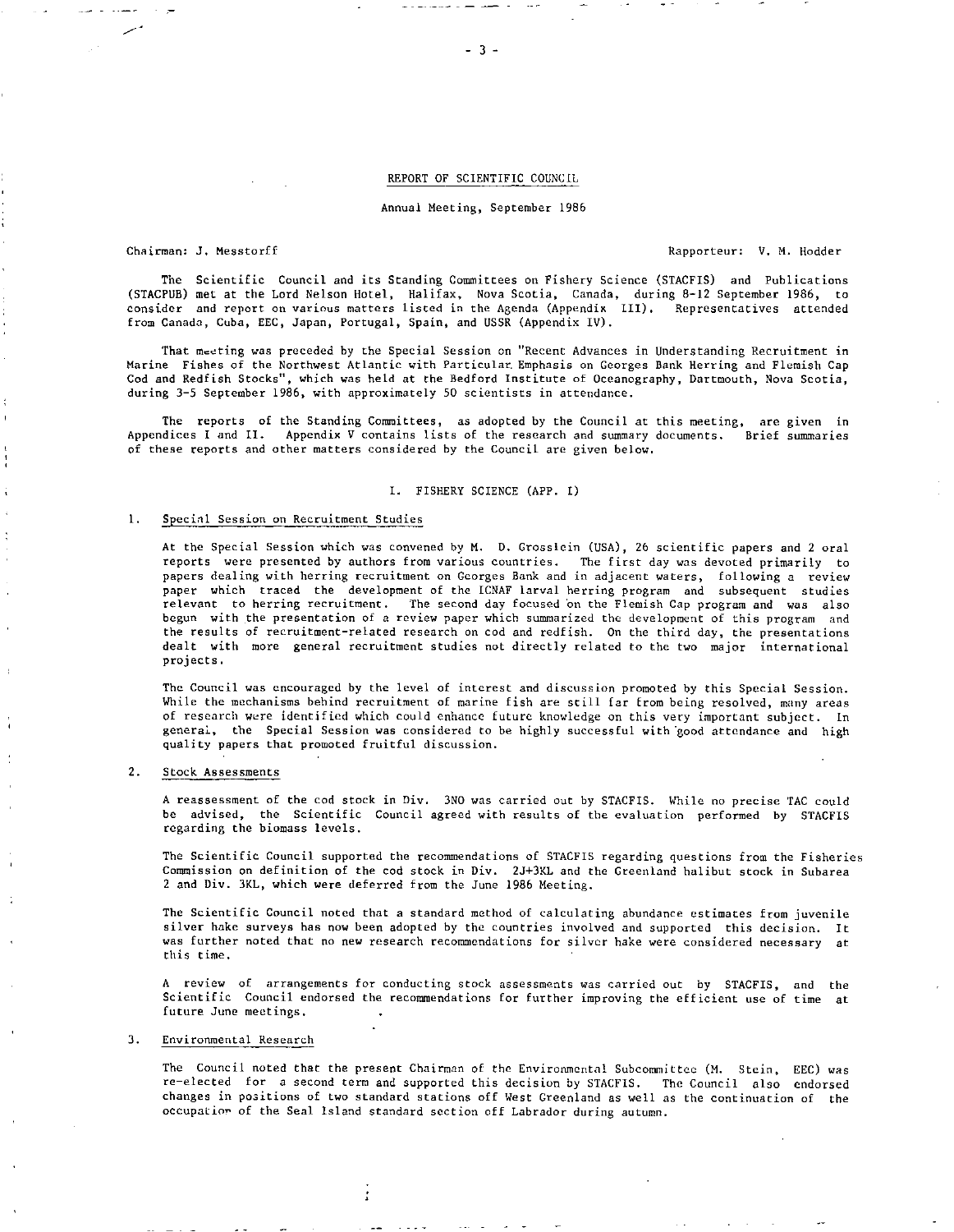## 4. Topics for Future Special Sessions

The Council adopted the program which was outlined by STACFIS for the Special Session in September L987 on "Biology of Demersal Resources of the North Atlantic Continental Slope, with Emphasis on Greenland Halibut and Grenadiers", noting that W. R. Bowering (Canada) had agreed to be convener. The Secretariat was requested to prepare and circulate a suitable announcement as soon as possible after the present meeting.

The Council also adopted the proposal by STACFIS that the theme for the Special Session in 1988 be "The Impact of Changes in Environmental Conditions in the North Atlantic on Distribution, Availability and Abundance of Marine Species, with Particular Emphasis on the Labrador and Grand Bank Regions during the early 1980's".

## 5. Other Matters

Data were not available for STACFIS to provide advice on trawl escapement and selectivity problems. Therefore, the Council recommends that the national Scientific Council representatives bring this matter co the attention of scientists in their institutes and present any forthcoming information at the June 1987 Meeting.

The Council was encouraged by the results of discussion in the working group on the development of abundance indices and recruitment indices for cod in Div. 2J+3KL, which was held during the first 2 days of the STACFIS Meeting in June 1986. The Council endorsed the use of these standard indices until such time as superior indices are developed and proven.

## II. RESEARCH COORDINATION

## 1. Documentation of National Conversion Factors

With reference to the recommendation of STACREC in June 1986, the Assistant Executive Secretary reported.that, although FAO had recently solicited up-to-date information on conversion factors from national statistical offices, the most recent data available was published in FAO Fisheries Circular No. 725 (1980). When the Secretariat was informed that the circular was out-of-print, a condensed version was prepared and issued as SCS Doc. 86/25. It is anticipated that FAO may report some upto-date information to the CWP (Coordinating Working Party on Atlantic Fishery Statistics) in February 1987.

#### $2.$ Survey Design Procedures

The Council noted that the Secretariat had received, before the June 1986 Meeting, detailed information on survey procedures from Canada, Federal Republic of Germany, France, and USSR. No additional information has been received.

Regarding establishment of a working group to evaluate the submitted material and to examine past survey results in order to derive more precise abundance indices for assessment purposes, the Council was informed that the nominated candidate for convener, S. Gavaris (Canada), was unable to accept the task due to other commitments. This then led to the nomination of W. Brodie (Canada) who agreed to undertake the work. Final composition of the *ad hoc* working group was deferred to the June 1987 Meeting, but J. Messtorff (EEC), V. A. Rikhter (USSR) and J. C. Foulard (EEC) were named as national contacts by correspondence, so that work can be initiated before the June 1987 Meeting.

## III. PUBLICATIONS (APP. II)

## 1. Editorial Matters

The Council noted the efforts of STACRFIS to find a new Editor for the Journal and approved the interim measures for maintaining publication schedules.

#### 2. Promotion of Journal

The Council stressed the importance of measures to promote a wider distribution of the Journal and agreed that the actions proposed by STACPUB should be quickly implemented.

#### 3. Papers for Publication

The Council was pleased to note that a substantial number of papers which had come before it were potentially suitable for publication, and, in particular, the list included the review papers presented to the Special Session (SCR Doc. 86/101 and 104), as proposed by participants in that session.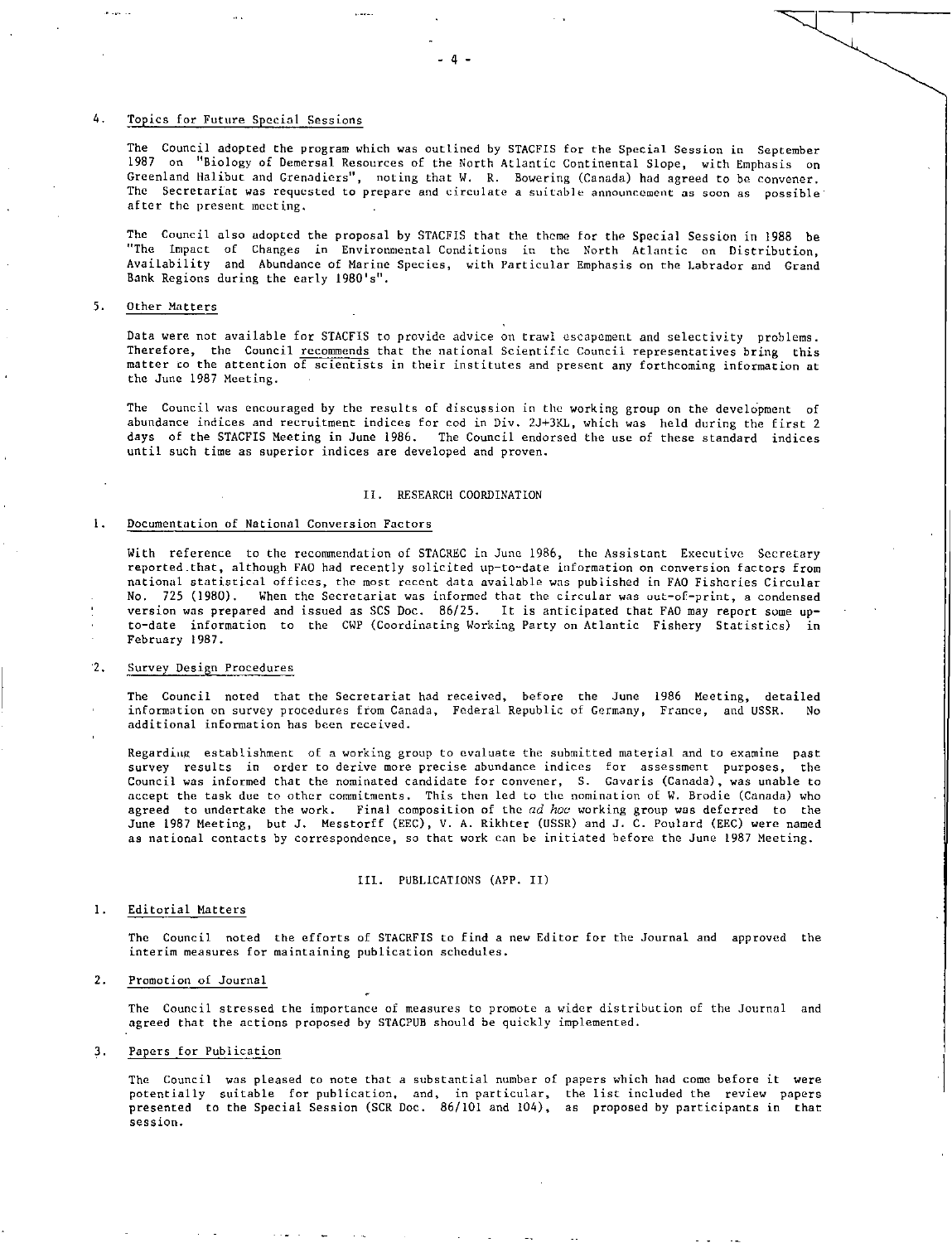## 4. Microfiche

The Council looked forward to completion of the microfiching of all research-related ICNAF documents and was pleased to note that sets of microfiche would be made available for purchase before the end of 1986.

The Council agreed that having historical documents available at meetings away from Headquarters would be most valuable and recommends that the Executive Secretary provide the Council, at the June 1987 Meeting, with a proposal regarding the purchase of a portable microfiche reader for use of the Scientific Council and its Committees. One set of microfiche must be available for the use of the Council.

The Council is of the view that the microfiche sets will be popular with libraries and wishes their availability to be widely known. The Council recommends that the Executive Secretary ensure that the relevant laboratories of all Contracting Parties and all libraries and organizations, which had expressed some interest in purchase when previously solicited, be informed immediately that sets are available. Furthermore, advertisements for these sets should be placed in forthcoming issues of Scientific Council publications, a flyer should be prepared for inclusion with the proposed brochure advertising the Journal, and all other opportunities should be taken to make the availability of microfiche sets known.

With the ICNAF document project approaching completion, the Council agreed that it was timely to consider microfiching NAFO documents and requests STACPUB to consider to matter at its June 1987 Meeting.

#### IV. RULES OF PROCEDURE

## 1. Final Results of Vote by Mail

The Executive Secretary informed the Council that he had contacted the Contracting Parties, who had not responded to the May 1986 request for a vote on the amendment to the Council's Rules of Procedure (NAFO Sci. Coun. Rep., 1985, page 107). Tabulation of the responses indicated that a quorum had indeed existed at the time of the mail vote. The final result is that the amendment to the Council's Rules of Procedure was adopted for future use.

#### 2. Implementation of the Amended Rules

The Council considered it necessary that action be taken under these rules to ensure that proxy votes are available at the June 1987 Meeting from Contracting Parties not in attendance. Accordingly, the Council recommends that the Executive Secretary contact all Contracting Parties well in advance of the June 1987 Meeting and request them, if they do not intend to send a Scientific Council representative to the meeting, to provide him with authority to cast a proxy vote on their behalf under Rule 2.3.

The Council agreed that its Rules of Procedure, including the amendments that are given on pages 107-108 of NAFO Scientific Council Reports for 1985, be distributed as a summary document as soon as possible after this meeting.

### V. FUTURE SCIENTIFIC MEETINGS

## 1. Special Meeting on Shrimp, January 1987

The Council, upon being informed that an official invitation had been received from the Greenland Fisheries and Environmental Research Institute, Copenhagen, Denmark, agreed to meet there during 28 January-3 February 1987, to review the status of the shrimp stocks in Davis Strait and Denmark Strait, as requested by Canada and Denmark (on behalf of Greenland) (SCS Doc. 86/6 and 12).

#### 2. Scientific Meeting in June 1987

The Council reaffirmed its decision in June 1986 to meet, together with its Standing Committees on Fishery Science, Research Coordination and Publications and the Environmental Subcommittee, at the Bedford Institute of Oceanography, Dartmouth, Nova Scotia, Canada, during 3-18 June 1987. This meeting will deal with the usual requests for scientific advice on fisheries management and other fisheries-related research and statistical matters.

## 3. Special Session and Annual Meeting in September 1987

The Scientific Council will meet in conjunction with the Annual Meeting of NAFO at Halifax, Nova Scotia, during 14-18 September 1987. That meeting will he preceded on 9-11 September by the Special Session on "Biology of Demersal Resources of the North Atlantic Continental Slopes, with Emphasis on Greenland Halibut and Grenadiers".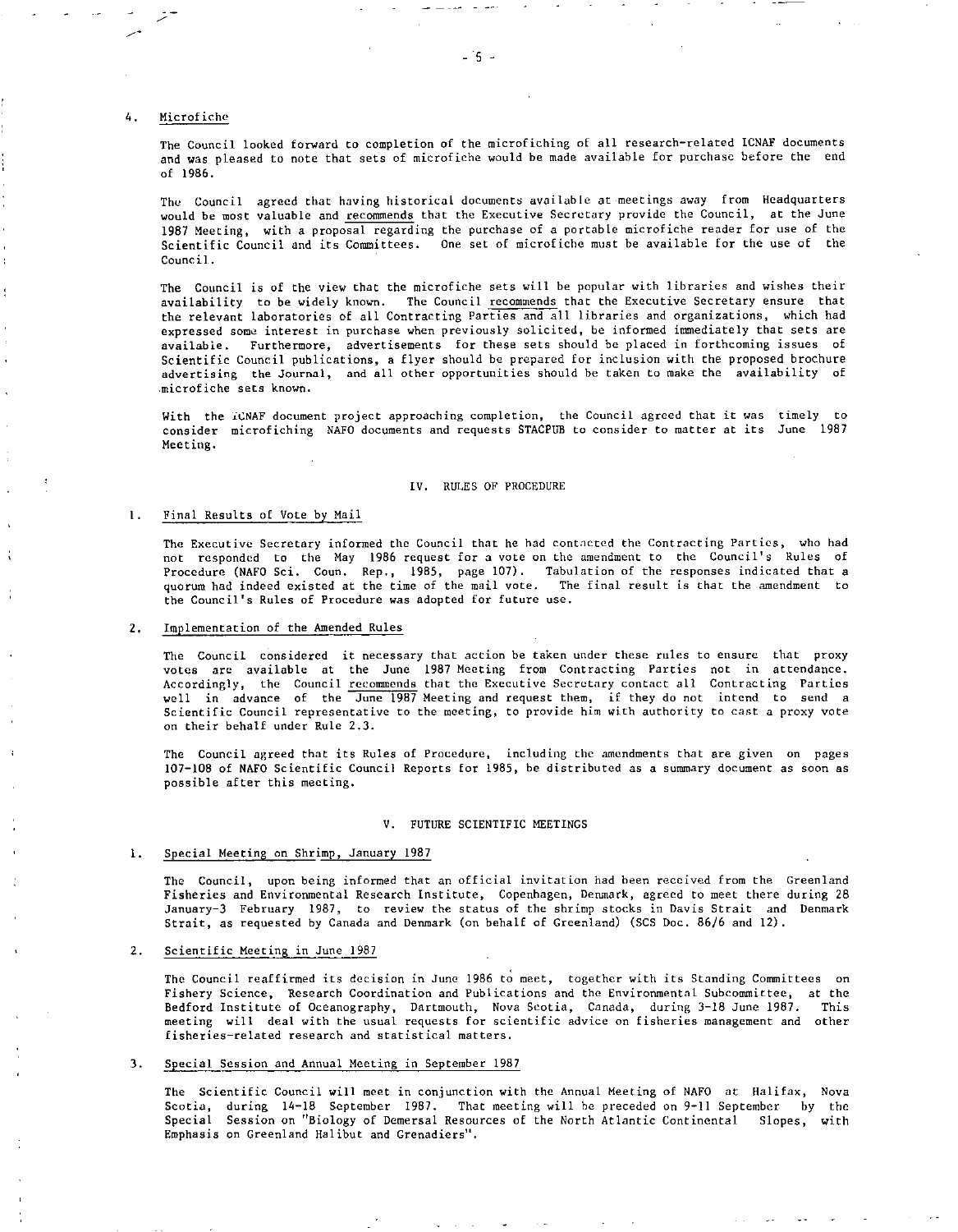# 4. Scientific meeting in June 1988

Considering the need for the Secretariat to arrange for meeting facilities at the Bedford Institute of Oceanography well in advance of scientific meetings, the Council tentatively agreed to meet ' during 1-16 June 1988.

# 5. Special Session and Annual Meeting in September 1988

Considering that the Annual Meeting is scheduled for 5-9 September 1988, the Council tentatively agreed that the Special Session be held on 12-14 September 1988.

#### VI. OTHER MATTERS

## 1. Provisional Report of June 1986 Meeting

The Council formally approved, with minor amendments, the summary report of its meeting on 4-19 June 1986 (SCS Doc. 86/24, and Corrigenda).

## 2. Consideration of Reports of Special Mid-term Meetings

In the context of the discussion on time and place of the Mid-term Meeting on Shrimp, concern was expressed about the poor representation of Contracting Parties. It was suggested, therefore, that the Scientific Council should, under those circumstances, restrict its activity to the provision of scientific advice on shrimp without considering matters of a more general nature which should be discussed in the presence of Scientific Council representatives from more Contracting Parties. It was also suggested that the Scientific Council, at its forthcoming June meeting, will review the report of the Special Meeting on Shrimp in January 1987 in order to see if there is any potential for improving the advice on shrimp at subsequent mid-term meetings.

## 3. Proposal Regarding the Feasibility of Establishing a Herring Stock

The Council Chairman introduced a letter from J. J. Graham (USA), which sought the Scientific Council's endorsement of a proposal to hold a conference on the establishment of the Georges Bank herring stock by artifical means (injection of early life stages). The Council representatives showed little interest in supporting the proposal and requested the Chairman to communicate this view to Dr. Graham.

## VII. ADJOURNMENT

There being no further business, the Chairman expressed his sincere thanks to the Chairmen of STACFIS and STACPUB, to the rapporteurs, and to all participants for their cooperation and support in fulfilling the tasks of the Council. Appreciation was also expressed, on behalf of all representatives, to the Secretariat members for their excellent assistance.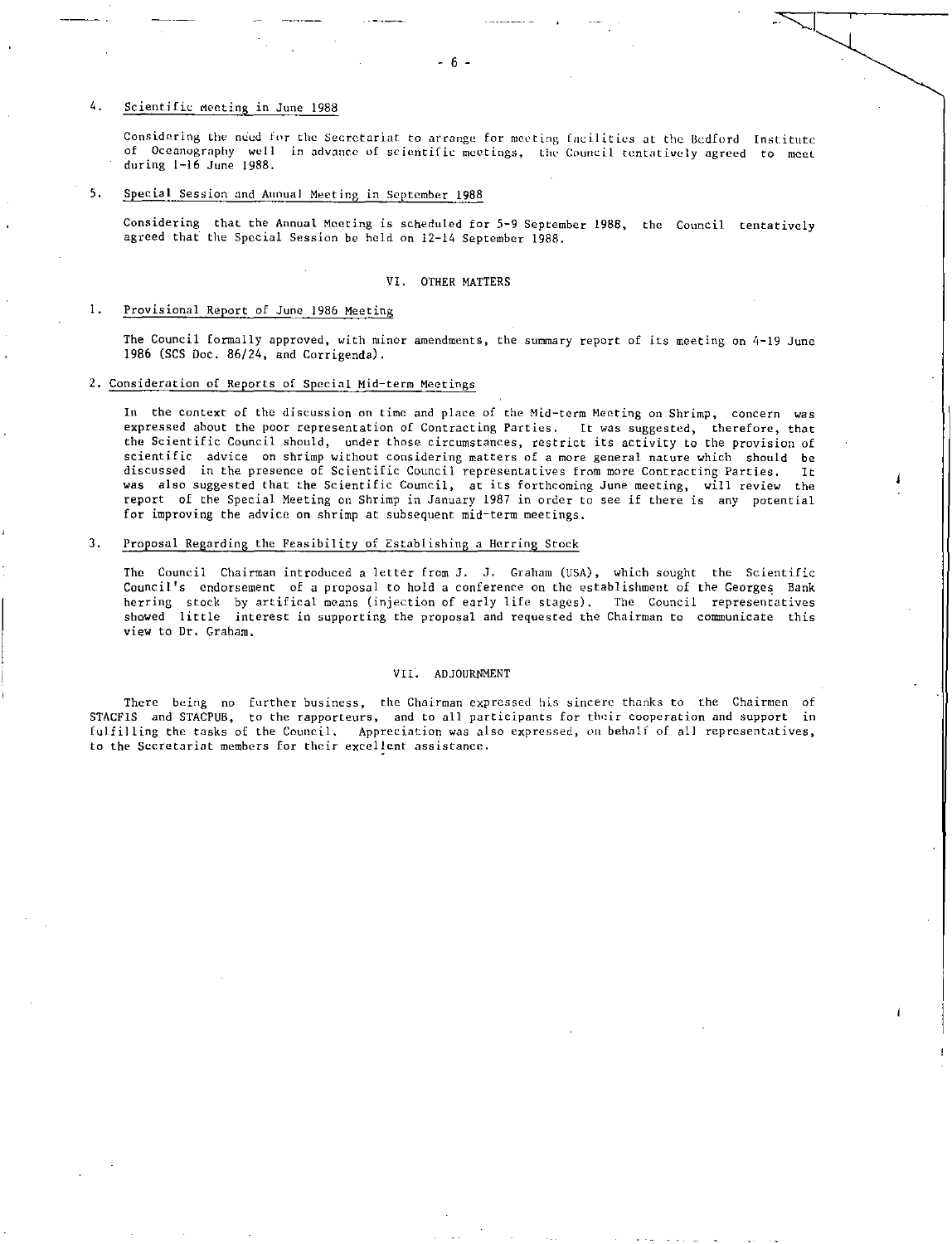## APPENDIX I. REPORT OF STANDING COMMITTEE ON FISHERY SCIENCE (STACFIS)

## Chairman: W. R. Bowering Chairman: W. R. Bowering Rapporteurs: Various

The Committee met at the Lord Nelson Hotel, Halifax, Nova Scotia, Canada, during 8-11 September 1986, to consider and report on various fishery science matters that were referred to it by the Scientific Council. Representatives attended from Canada, Cuba, EEC, Japan, Portugal, Spain and USSR.

That meeting was preceded by the Special Session on recruitment studies, which was held at the Bedford Institute of Oceanography, Dartmouth, Nova Scotia, during 3-5 September 1986. The session attracted scientists from Canada, EEC, Japan, Norway, Portugal, Spain, USSR and USA.

The various matters that were considered at both sessions are outlined below. Various participants contributed to the preparation of initial drafts of different sections of this report.

## I. SPECIAL SESSION ON RECRUITMENT STUDIES

## 1. Introduction

The Special Session on "Recent Advances in Understanding Recruitment in Marine Fisheries of the Northwest Atlantic, with Particular Emphasis on Georges Bank Herring and Flemish Cap Cod and Redfish Stocks", convened by M. D. Grosslein (USA), was held at the Bedford Institute of Oceanography, Dartmouth, Nova Scotia, Canada, during 3-5 September 1986. Twenty-six scientific papers and two oral reports were presented. The first day was devoted chiefly to papers dealing with herring recruitment on Georges Bank and in adjacent waters. A review paper (SCR Doc. 86/104) traced the development of the ICNAF larval herring program and subsequent studies relevant to herring recruitment and provided a synopsis of knowledge to date on the recruitment process in herring. The second day focused on the Flemish Cap Program and similarly was begun with a review paper (SCR Doc. 86/101) which summarized development of the project and the results of recruitment-related research on the cod and redfish stocks. On the third day, papers were presented on general recruitment studies, which were not directly related to those of the two major international projects. Discussion periods followed the presentation of papers on each of the three days.

The papers represented a wide range of topics covering the entire reproductive life cycles of herring, cod and redfish, with particular emphasis on empirical correlations of recruitment with various physical and biological factors, including spawning stock size and processes affecting abundance, distribution, dispersal, survival and growth of egg and larval stages. Knowledge of these processes was reviewed in relation to the principal historical and current hypotheses about timing and mechanisms which control year-class strength. Also, the effectiveness of research approaches, represented by the Georges Bank and Flemish Cap programs, was considered in relation to their objectives and to the understanding and predictability of recruitment achieved, and ways of improving research strategy were discussed at length.

#### 2. Georges Bank

The ICNAF larval herring project was initiated in 1971 to help clarify the relative sizes and interrelationships of the adult and juvenile herring populations in the Georges Bank-Gulf of Maine region. The objectives were expanded in 1974 to investigate the factors which control variability in year-class success, and this led to a much broader research program which ultimately contributed to a comprehensive description of the ecology of herring larvae and associated ichthyoplankton and zooplankton on Georges Bank and the primary production and hydrography of the region.

During the 8 years of the ICNAF program (1971-78), timing and location of spawning on Georges Bank and Nantucket Shoals were documented, larval growth, feeding and mortality were described, and larval production curves were calculated for each year. Initial larval production was correlated with spawning stock size, but larval abundance (up to 6 months of age) was not correlated with recruitment, indicating that year-class success was not set before the late larval stage. From the ICNAF larval herring survey program, knowledge of the late larval and post-metamorphosis stages was extremely limited. However, other evidence points to the determination of year-class size at least by the end of the first year of life (age 1) but probably earlier near the time of metamorphosis.

Mortality in postlarval and juvenile stages (late larvae to age 2) appears to be roughly comparable in magnitude to that of the first 6 months (eggs to late larvae), which indicates that both periods may be roughly of equal importance in controlling year-class size. In any case, neither the classical "critical period" hypothesis nor the "match-mismatch" hypothesis appears to control] recruitment variability in Georges Bank herring. It was noted that overwinter mortality of larvae may exert significant control over recruitment variability, and there was some evidence during several winter seasons that this mortality was inversely correlated with temperature and larval. abundance. However, the collapse of the herring stock on Georges Bank in 1978 interrupted the data series, and the significance of overwinter mortality could not be confirmed.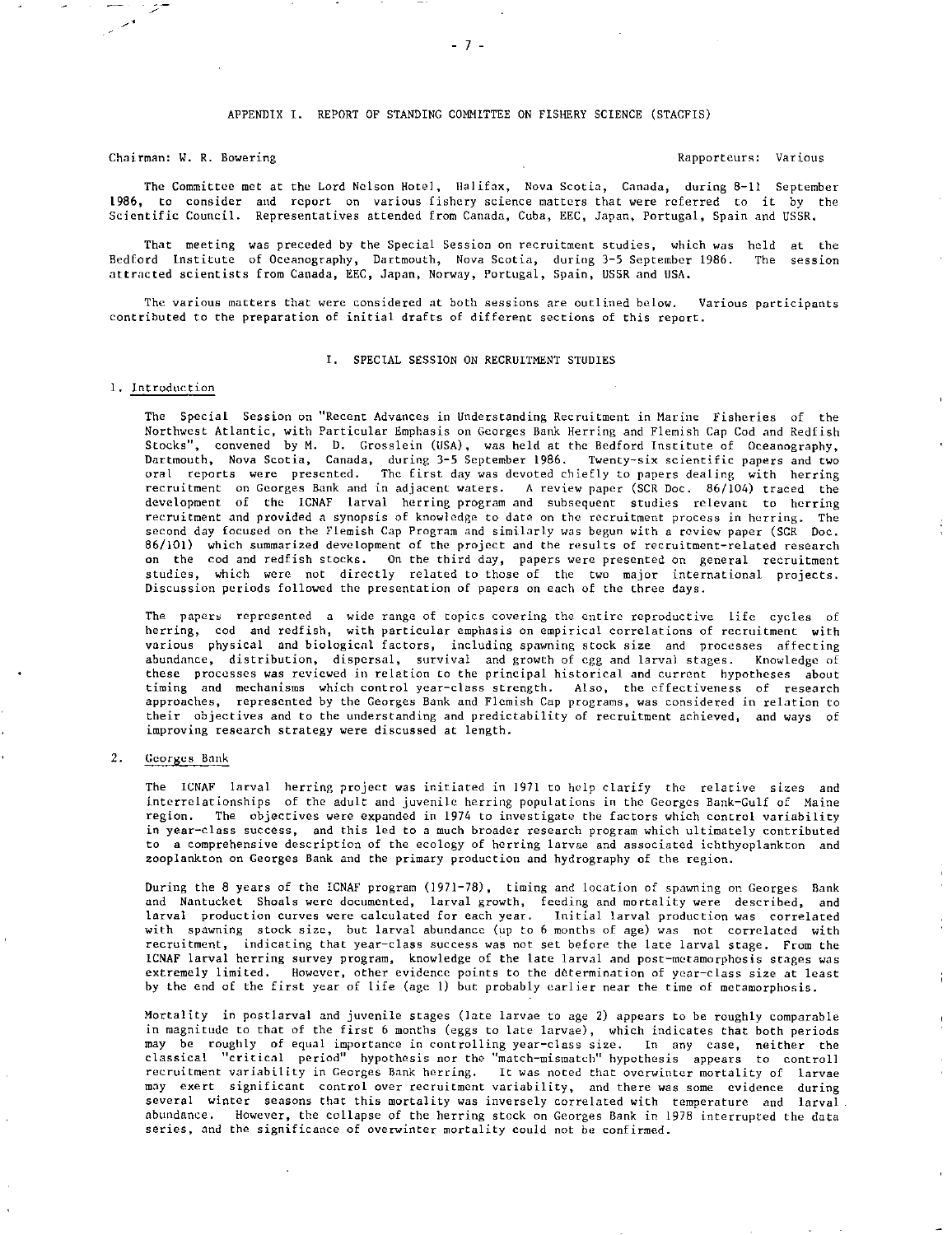Although the overall objectives of the ICNAF program on Georges Bank herring were successfully met (except for the limitations imposed by the untimely collapse of the stock), there were several constraints on the program which should be avoided in the future. In particular, the rate of processing the zooplankton samples was slow, and timely evaluation and reporting of results was not possible, resulting in prolonged delay in completion of the patch study. In future, for largescale programs, adequate resources should be committed to ensure timely processing of samples. In addition, resources should be allocated to sampling postlarval as well as larval stages of each cohort to provide a basis for comparing mortality profiles of each stage.

Eight papers were presented on a wide range of topics relevant to recruitment of Georges Bank herring. The introductory paper summarized the status of knowledge on recruitment processes in herring, based on available analysis and reports prior to the Special Session. The overview demonstrated that the ICNAF larval herring program had succeeded in estimating spawning biomass, larval dispersal and mortality for a series of years prior to the disappearance of the population. A westerly shift in spawning from Georges Bank to Nantucket Shoals was observed, coincidental with the shift in fishing activity after the disappearance of herring from eastern Georges Bank. A review of the herring stock structure in the entire Gulf of Maine region confirmed that the stocks are discrete at the time of spawning (and for the first several months of larval life) but that juveniles and adults intermix at other times of the year.

A review was presented of the historical literature and the results of MARMAP (Marine Monitoring Assessment and Prediction) surveys which have monitored larval production since 1977. The former indicated that herring, although present, was probably not a dominant species on Georges Bank during the first half of the 20th century. The MARMAP data indicated virtual extinction of spawners on Georges Bank (as shown by the absence of larvae) over the last eight spawning seasons (1978-85), although limited spawning still occurs on Nantucket Shoals.

Three zooplankton faunal zones were described on Geroges Bank and these were related to different water masses on the Bank. A seasonal cycle and interannual variability of these zones were documented and the zones were linked to ichthyoplankton faunal zones (described in an earlier paper) which in turn appeared to be linked to retention of shelf larvae on the Bank.

In the last year of the ICNAF program (1978), a multinational larval herring patch study was conducted on Georges Bank. Although no herring larvae were found, a dense patch of chaetognaths was observed in the area normally occupied by early-stage herring larvae and the drift of chaetognaths served as a model for larval herring. The analysis indicated that the mean drift and dispersion of the patch was inconsistent with mean flow, but the observed dispersal was plausible if vertical structure of the water column (both physical and biological) was taken into account.

A model of recruitment to the coastal Maine herring fishery was described. It took account of spawning stock size, overwintering temperature, and exchange rates from east to west and between coastal waters and estuaries. Model development and validation were noted as being in progress.

A study of recruitment to the Gulf of St. Lawrence herring stocks documented predation by mackerel on herring eggs and unusual mortality of herring eggs which were deposited in extremely thick layers. This unusual spawning behavior may have been triggered by oscillations in temperature due to storms.

An exploratory analysis of satellite imagery was undertaken to develop indices of the exchange of<br>shelf water and slope water in the Northwest Atlantic, insofar as they may affect recruitment. shelf water and slope water in the Northwest Atlantic, insofar as they may affect Hypotheses developed from the exploratory analysis will be tested on independent data.

Dispersion of larval sea scallops from the Bay of Fundy, Georges Bank and Scotian Shelf was described. There was no evidence of larval exchange between spawning areas, but only two spawning seasons have been sampled.

## 3. Flemish Cap

والمعاشرة ومنط

Flemish Cap was chosen for the groundfish study because fluctuations in year-class strength of both cod and redfish had been observed, the cod stock was discrete, the area was not too large, the circulation patterns were likely to be amenable to study, and a historical data base existed for both physical oceanography and fish production. Objectives of the project were very broad: to study the effect of water circulation patterns on the retention of larvae and the influence of the abundance and size composition of the food supply on the survival of larvae; to determine the effect of intraspecific and interspecific predation on the survival of juvenile fish; and to improve the assessment of the size of the spawning stock in order to study the relationship between stock size and recruitment. When it became clear that only two countries (USSR and Canada) would participate, the frequency of ichthyoplankton surveys was much reduced (original proposal was one every 2 weeks) and special juvenile surveys were eliminated. Most sampling was conducted from 1978 to 1983, with some surveys continuing to the present.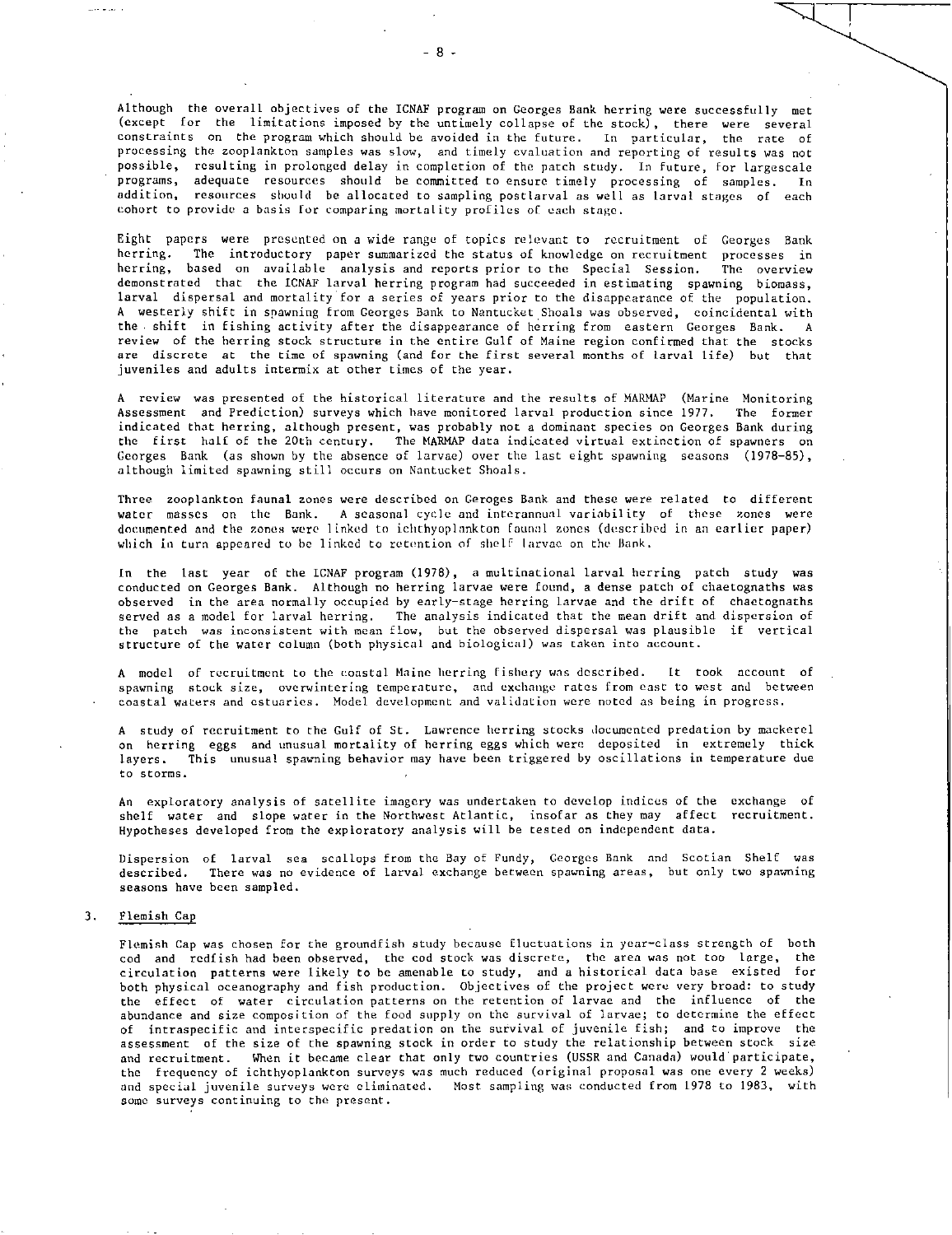The program documented several significant events: for example, a strong year-class of cod arose from a small spawning stock; two relatively strong year-classes of redfish were born; annual differences in growth rates of redfish and larvae were described; one year-class of redfish virtually disappeared at the larval stage and another was greatly reduced in abundance at the juvenile stage. Causes of these events have not yet been described. With respect to the hypotheses listed above, it is thought that breakdown of the clockwise gyro on the hank might cause a loss of eggs and larvae, but there has been no documentation of such a breakdown that was followed by a loss of larvae and subsequent poor recruitment. However, mortality from dispersal away from Flemish Cap clearly does occur, and the results of a numerical model of water dispersion on the bank (oral presentation by S. A. Akenhead) indicated that the observed progressive shift of larval redfish from the edge (where spawning occurs) toward the center of Flemish Cap can be attributed to diffusion. Furthermore, from the model, it appears possible to distinguish between the rate of loss from Flemish Cap and the mortality rate occurrring on the bank. Spatial and temporal patterns in the life cycle of copepods have been described, but relationships between prey availability and the feeding of fish larvae, and between feeding and survival, have not been described. Cod are known to consume smaller cod and Large numbers of small redfish, but the contribution of predation on juveniles to variability in year-class strength has not been assessed. Recruitment in cod appears to be unrelated to size of the spawning stock.

Although the project has not yet greatly advanced an understanding of factors which affect recruitment, it has greatly improved knowledge of the physical oceanography of Flemish Cap and the biology of the species found there. The ichthyoplankton community has been described. For redfish, the time and location of spawning, the change in distribution of larvae over time, and the vertical<br>distribution of larvae are known. Rates of growth and mortality during 2 years have been measured. Rates of growth and mortality during 2 years have been measured. Very few eggs and larvae of cod were caught, but some information on distribution, growth and mortality was obtained. Techniques were developed for ageing redfish larvae by interpreting rings in otoliths. One important study was conducted on variability in the abundance of redfish larvae at a single station during a 24-hour period. Repeated bottom-trawl hauls within a small area provided a good measure of the distribution of catches within strata.

Ŧ

Several aspects of the Flemish Cap Project reduced the probability of success. First, Flemish Cap is so far from land that it was not convenient to make brief diversions from research trips to other areas, and, hence, observations tended to be greatly restricted in time. Flemish Cap turned out to be a poor choice for other reasons: the poor biological sampling of the commercial catch made it difficult to measure recruitment and spawning stock size, the lack of success in keeping moored current meters in place caused the early curtailment of the special oceanographic program, and the intensive fishery kept the cod stock at a very low level so that the influence of varying stuck size on recruitment could not be studied. The hypotheses remained too numerous and too broad, so that the research effort, already very limited, was not sufficiently focused on specific questions. The time required for analyses was seriously underestimated. Results came out so slowly that progress could not be adequately monitored, and the program could not be modified in response to accumulating information. Ichthyoplankton gear in use by the two countries should have been identical, or a calibration study of different gears should have been conducted and reported at a very early stage. The bongo sampler used by Canada was quite useful as a tool for measuring abundance but it was much less useful for examining various aspects of the biology of larvae, such as distribution in the water column. The absence of surveys for juveniles meant that the success of each cohort could not be assessed until juveniles were caught in bottom-trawl surveys in the following winter, and even these catches were unsatisfactory because the juveniles were not highly recruited to the trawling gear. The ageing of juvenile redfish received too little attention, and there was very little work on adult redfish. The redfish spawning stock could not be measured, partly because fecundity was not measured, and cannibalism in redfish could not be measured because there were no quantitative feeding studies. A major problem was that the project went into a monitoring phase without the benefit of a pilot study to describe such things as the annual zooplankton production cycle, spawning times, horizontal and vertical distribution of adults, eggs, larvae and juveniles, and the growth patterns of larvae and juveniles. A very important factor was that the total effort was much too small to address the hypotheses that were proposed. In fact, the total effort was probably equivalent to that which one might want to put into a pilot project, with the lack of a strong seasonal component.

Much data analysis remains to he completed. It may be possible to account for annual variability in mortality of larvae by examining the dynamics of water circulation or by analyzing spatial variation in food availability, feeding and condition. A more accurate estimate of spawning stock of cod may be forthcoming from new information on fecundity and the percentages of females (by size-group) which spawn in a given year. There will also be further analyses of the influence of prey availability on the production of the cod stock, and of the influence of predation by cod on mortality of juvenile redfish and cod. It will also be possible to use the groundfish surveys to describe the groundfish "community" and to look for changes over a period of at least 8 years.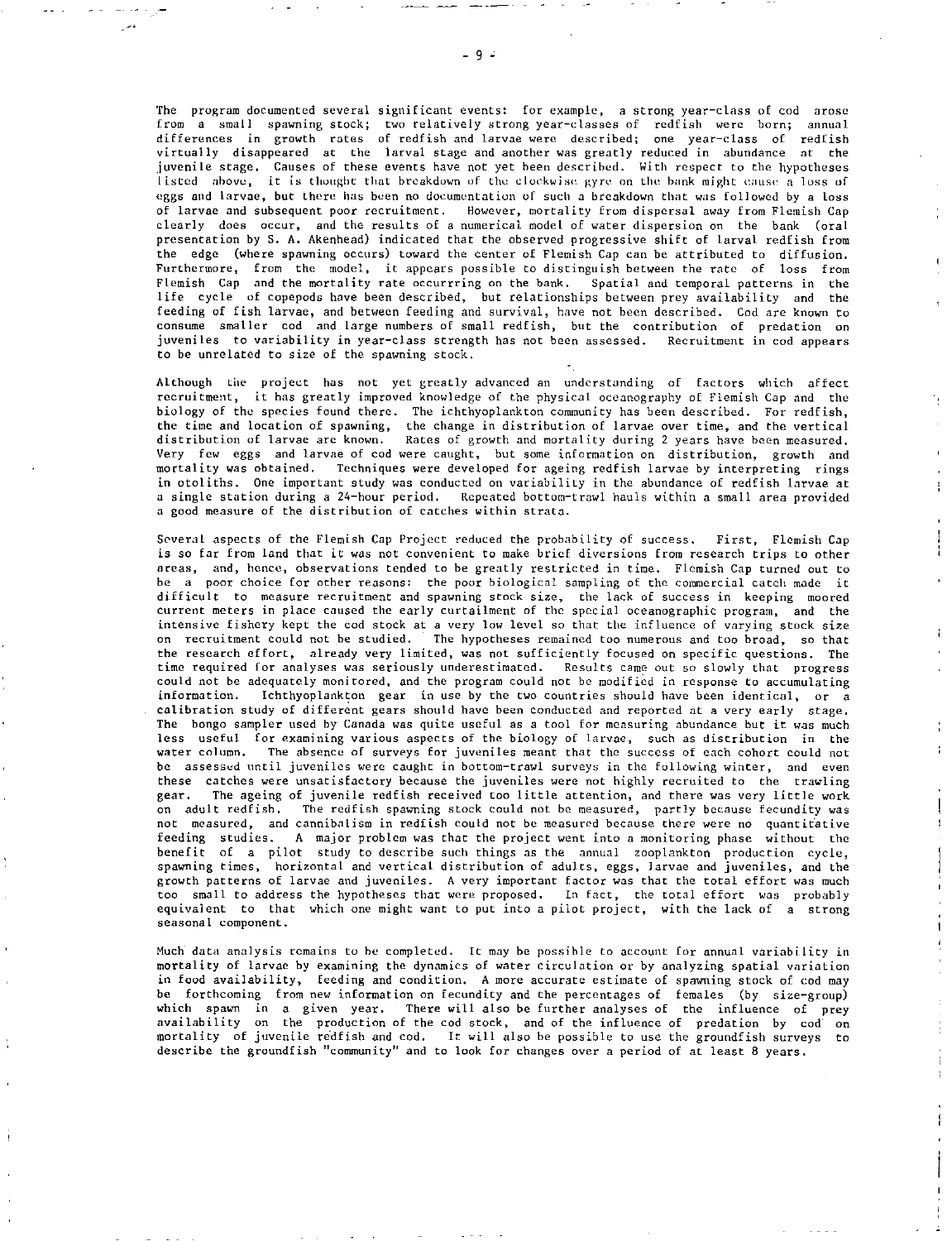## Other Recruitment-related Studies

On the third day, the final series of recruitment-related papers included a method for identifying daily growth increments on the shells of larval scallops; temperature-induced effects on survival of Arcto-Norwegian cod larvae; recent surveys of 0-group saithe off the Norweigan coast; effects of temperature and severe advective events on survival of haddock eggs and larvae on Georges Bank; and a conceptual evaluation of the evidence for internal behavioral capabilities of early life stages of fishes, which allow them to "direct" their movements contrary to passive drift. Following the presentation of these papers, there was general discussion on the issues which were raised during the course of the Special Session.

## 5. General Discussion

The papers stimulated discussion on a number of key topics, including stock structure, densitydependent and density-independent processes, age at which year-class strength is established (i.e. predictable), and adequacy of estimates (i.e. accuracy, precision, and independance of variables). it was apparent that no single dominant physical or biological process determines recruitment and that critical events can occur at almost any stage in the early life history. This implies that year-class strength is not established in a predictive sense until relatively late in the first year of life. Because of the multiplicity of possible factors that can operate over a broad time-scale, it will be difficult to develop useful predictive models to explain interannual variability.

It was concluded that density-dependent processes are most relevant to long-term fishery management strategies, because they involve biological mechanisms that can be influenced by fishing. Although greater research emphasis on density-dependent processes seems desirable, it is clear that these processes cannot be isolated from physical factors which have a density-independent effect, and thus .<br>both types of processes must be incorporated into a definitive research strategy on the recruitment problem.

Evidence of density-dependent effects (on growth, maturation and fecundity) was discussed relative to herring, and several hypotheses were considered regarding depensatory processes that might explain the nearly complete extinction of Georges Bank herring and the failure of the stock to recover after almost a decade. If the demise of the stock was due to depensatory processes which began operating after the population was reduced to a very low level by fishing, a slow recovery (if at all) may be expected. Recovery of the herring stock may also be inhibited by increased abundance of several species, most notably sand lance. The replacement may have resulted from the response of opportunistic species which filled the void that was left when the herring stock was overexploited, or from a change in the climatic regime that favored the replacement species, or both.

There was general agreement among participants that the recruitment process is so complex that even large logistic efforts, such as the ICNAF Georges Bank and Flemish Cap projects, may not provide a level of understanding of mortality causes and predictive capability sufficient to justify their overall costs. In order to improve the chances of success in future recruitment studies, it would be extremely important to ensure that sampling design and scope of the research plan provide all essential data which are relevant to the hypotheses being tested. In particular, it is important to conduct appropriate pilot studies in advance of a standard monitoring series in order to document critial biological characteristics (vertical distribution of pelagic life stages) and to develop and/or test the sampling gear for all important life stages. Also, it is important to select species and stocks which are amenable to an extended and definitive research effort, i.e. clearly discrete stocks which are expected to maintain reasonable spawning populations (not overfished) and for which good data on annual recruitment and stock size are available. Also, it was emphasized that, during the initial planning stages, more importance should be given to assuring adequate resources for timely processing and dissemination of data.

Another explanation for the failure of the Georges Bank herring stock to recover relates to the historical occurrence of herring on the bank. One hypothesis is that Georges Bank is a suboptimal habitat which is occupied when the population expands its distribution due to crowding of the optimal habitat (e.g. coastal waters). If this hypothesis is correct, the recovery of the Georges Bank herring stock will not occur until the coastal populations increase substantially. Further evaluation of alternative hypotheses concerning recovery of the Georges Bank stock is desirable because they have important implications for management.

Despite recognition that significant progress had been made in understanding aspects of the recruitment process, there was general concensus that some new approaches are needed. Suggested new approaches include:

- a) Models (genetic) relating diversity of populations to stock size and vulnerability to fishing and environmental perturbations.
- b) Experimental laboratory work on selected behavioral response of fish (including early life stages) to clarify scope for response to environmental cues, stresses, and other adaptive capabilities.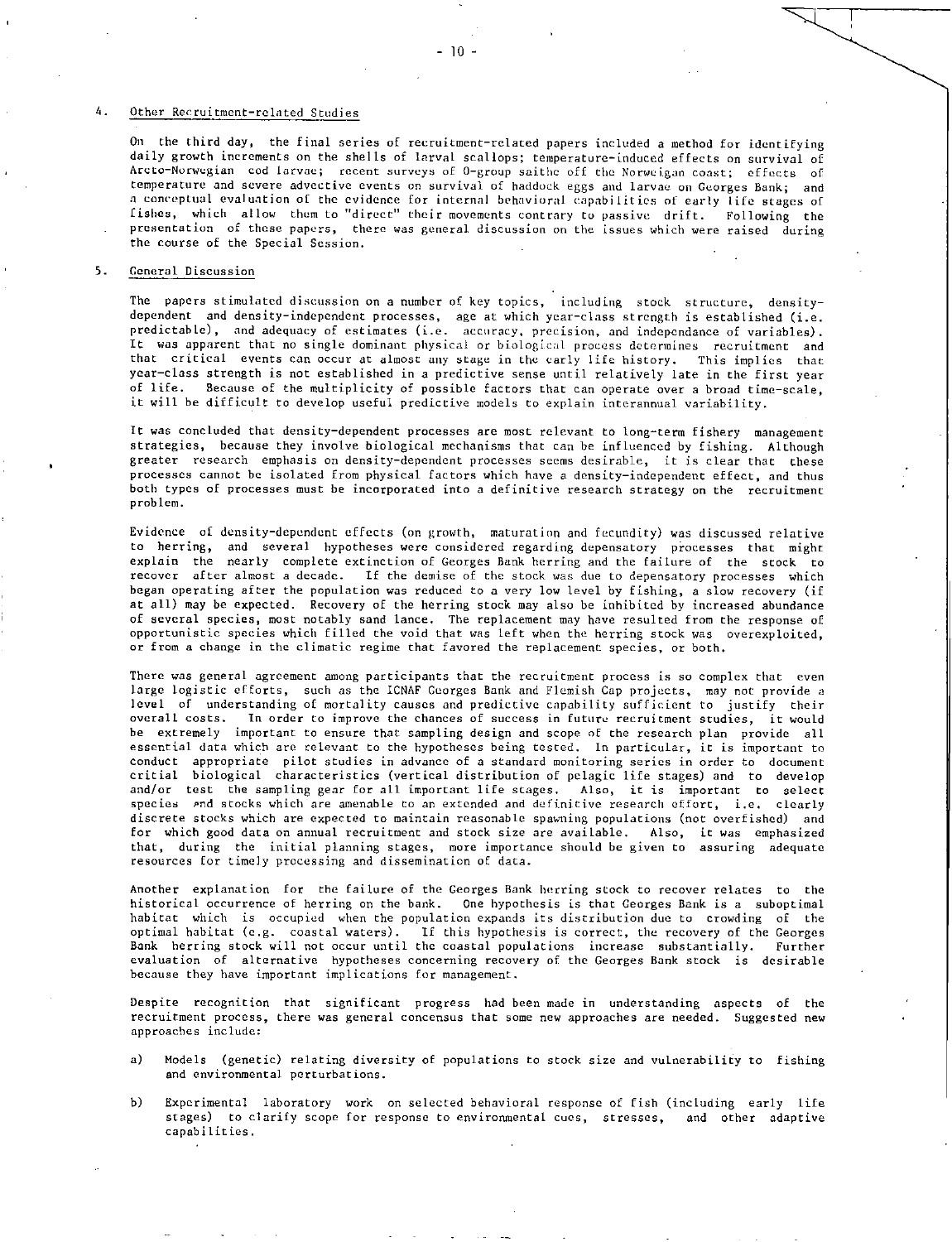- c) Studies of actual maturation and spawning processes to determine the range of "condition" of adults and possible effects on egg viability,
- d) Comparative studies among different stocks and general patterns of population distributions and production (particularly stock-recruitment relationships) relative to exploitation levels and environmental characteristics of population habitats.
- e) Incorporation of selected fine-scale studies into the framework of larger-scale studies to improve knowledge of basic biology of fishes and to improve measures of the nature and magnitude of sampling errors.
- f) Improved analytical and statistical procedures to reduce incidence of bias and spurious correlations arising from lack of independence among variables in complex and interrelated data sets.

## 6. Publication of Papers

Twenty-six research documents were presented and discussed at the Special Session, as follows: SCR Doc. 86/91, 92, 93, 94, 96, 97, 98, 99, 100, 101, 103, 104, 105, 106, 107, 108, 109, 110, 111, 112, 113, 114, 115, 116, 117 and 119 (see Appendix V for titles and authors). With respect to the possible publication of these papers by NAFO, the participants agreed that, in view of the wide range of scope and subject matter, publication of all papers in a single volume was not appropriate. However, it was noted that publication of the overview papers (SCR Doc. 86/101 and 896/104) was desirable as a record of the major international recruitment studies that were sponsored by ICNAF and NAFO.

## II. STOCK ASSESSMENTS

- 1. Cod in Divisions 3N and 30 (SCR Doc. 86/124)
	- a) Introduction

The status of the cod stock in Div. 3N0 was recently considered at the Scientific Council Meeting in June 1986. It was not possible at that time, with the data available, to determine the level of fully-recruited F for 1985, and, consequently, advice concerning stock abundance and biomass was deferred to the present meeting. Additional data which became available since the June Meeting included survey data from Canada for 1986 and USSR for 1985 and 1986, and catch-at-age and catch-effort information from the Canadian commercial fishery during January-June 1986.

# b) Input data

i) Commerical fishery catch-effort data

Catch and effort data from Canadian otter trawlers during January-June 1986 were added to previously-used 1977-85 data and analysed by using a multiplicative model. Standardized catch rates (tons/hr) generally increased from 1.22 in 1977 to 1.83 in 1982 and declined to 1.24 in 1986.

ii) Research surveys

New information included age compositions from a USSR survey in 1985 and a Canadian survey in 1986, as well as total biomass and abundance estimates for Div. 3NO from USSR and Canadian surveys in 1986. Total biomass estimates from Canadian surveys have been stable in recent years (mean of 195,000 tons in 1984-86) but were considerably higher than in previous years (60,000 tons in 1977-82). Abundance estimates have declined in Div. 3N since 1984, but the presence of higher numbers of older fish has maintained high biomass levels. Abundance in Div. 30 has fluctuated from 11 million to 49 million fish over the survey period, with estimates being relatively high in 1984 and 1986 (49 million and 45 million respectively). Biomass levels in Div. 30 have been high since 1984.

USSR surveys of Div. 3N0 indicated that both total biomass and abundance increased from 1984 to 1985 but decreased in 1986. The dominant year-classes in both the 1986 Canadian survey and the 1985 USSR survey were those of 1981 and 1982. Considerable numbers of older fish, most notably the 1975 year-class, were present in the Canadian 1986 survey. Biomass estimates from Canadian and USSR surveys in 1984-86 were considerably different despite the use of similar survey techniques. These estimates (000 tons) are as follows:

|      |       | <b>USSR</b>              |       | Canada |       |       |
|------|-------|--------------------------|-------|--------|-------|-------|
| Year | 3N    | 30                       | 3NO   | 3Ν     | 30    | 3NO   |
| 1984 |       | $\overline{\phantom{0}}$ | 262.5 | 92.7   | 125.3 | 218.0 |
| 1985 | 284.4 | 174.5                    | 458.9 | 82.5   | 97.2  | 179.7 |
| 1986 | 159.1 | 226.1                    | 385.2 | 95.3   | 92.7  | 188.0 |

 $-11 -$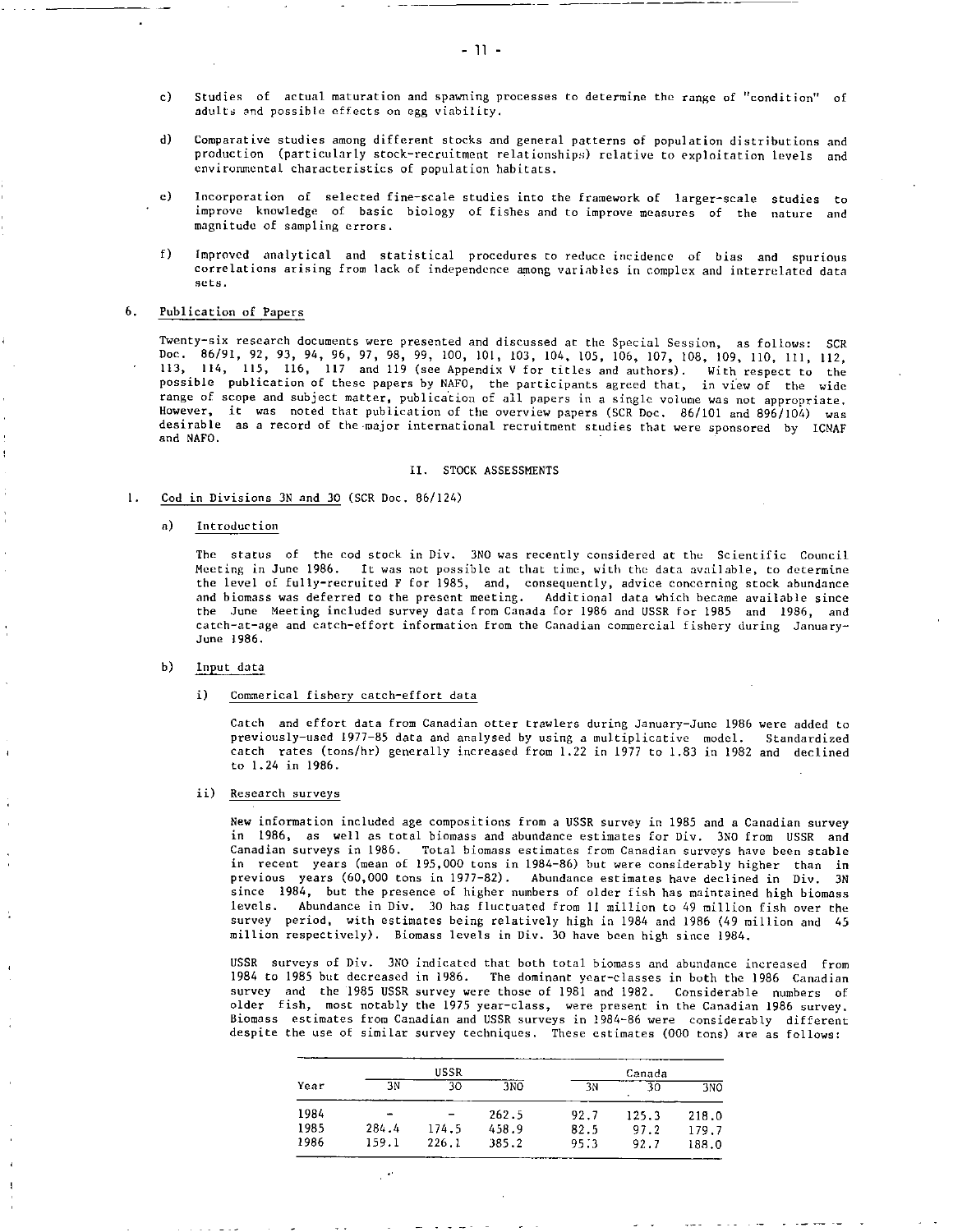A recruitment index, based on abundance of age-groups 2 and 3 from the Canadian and USSR surveys, indicated that the 1980 year-class was originally strong, the 1981 and 1982 yearclasses were slightly above average, and the 1983 and 1984 year-classes were weak,

## iii) Catch-at-age

Canadian sampling data were used to adjust Canadian catches for the first half of 1986. The dominant year-classes were those of 1980 and 1981. Significant numbers of older fish were present (particularly the 1975 year-class), as had been the case in recent years.

1940au

#### c) Estimation of parameters

The following relationships were considered with regard to surveys, CPUE, cohort abundance and biomass to determine F in 1985: (i) age 5+ survey abundance and age 5+ abundance from cohort analysis; (ii) age 5+ survey abundance and age 5+ abundance from cohort analysis (without 1984); (iii) age 6+ survey abundance and age 6+ abundance from cohort analysis; (iv) age 6+ survey abundance and age 6+ abundance from cohort analysis (without 1984); (v) total survey biomass and age 3+ mid-year biomass from cohort analysis; (vi) total survey biomass and age 3+ mid-year biomass from cohort analysis (without 1984); and (vii) CPUE against ,exploitable biomass from cohort analysis. Of these relationships, only two (iv and v) produced significant results. In both, for the range of fully-recruited F's under consideration, the correlation coefficient increased as  $F_t$  decreased but the sum of the residuals in the most recent years became larger. With the uncertainties associated with these calibrations, STACFIS concluded that neither could appropriately estimate fishing mortality in 1985.

## d) Catch projections

The Canada and USSR survey results indicate that the age 3+ annual mean biomass in 1986 is at least 200,000 tons. This is probably a minimum estimates, as both sets of data assumed a catchability equal to 1, which is considered high for research trawls, and the USSR estimates indicated biomass levels well in excess of 200,000 tons.

STACFIS concluded, therefore, that the mean age 3+ biomass would likely exceed 200,000 tons in 1987. However, since the 1985 terminal F could not be precisely determined, no analytical assessment could be conducted and the detailed advice as requested by the Fisheries Commission cannot be provided. STACFIS, however, advised in 1985 that the 1986 mean age 3+ biomass could be 271,000 tons, and it has no basis at present to consider that the 1987 biomass will be significantly different from that level.

Because of discrepancies in survey results, STACFIS

#### recommends

*that possible reasons for discrepancies between biomass estimates for cod in Div. 3N0 from Canadian and USSR survey be investigated, including differences in timing of surveys, gear differences and analysis techniques.* 

#### $2<sub>1</sub>$ Silver Hake in Divisions 4V, 4W and 4X

a) Standard method of calculating survey abundance indices

It was agreed that the Canadian method of calculating abundance indices of prerecruit yearclasses from USSR-Canada cooperative juvenile surveys (SCR Doc. 86/54) should be used in the future.

#### b) Future research requirements

Research requirements for silver hake were identified in detail at the June 1985 Meeting (NAFO Sci. Coun. Rep., 1985, pages 64-65), and no new requirements were identified at this time.

#### 3. Further Consideration of Fisheries Commission Questions

a) Stock discrimination of cod in Div. 2J, 3K and 3L (SCR Doc. 86/118, 122, 123)

*What is the evidence for stock apparation of cod in Div. 23, 3K and 3L, i.e. what stock divisions exist, if any?* 

A review of past and recent studies on discrimination of the various stock components of cod in Div. 2J+3KL (Fig. 1) included discussion of genetic variation, migrations, meristics, infestation by parasites, growth rates, ages and lengths at maturity, and spawning time. The conclusions drawn in each subject area reflect the authors' interpretations. Cod in Div. 2GH are probably a part of the Labrador-East Newfoundland stock complex but they have been considered separately for management purposes since 1974. Analysis of genetic variation of cod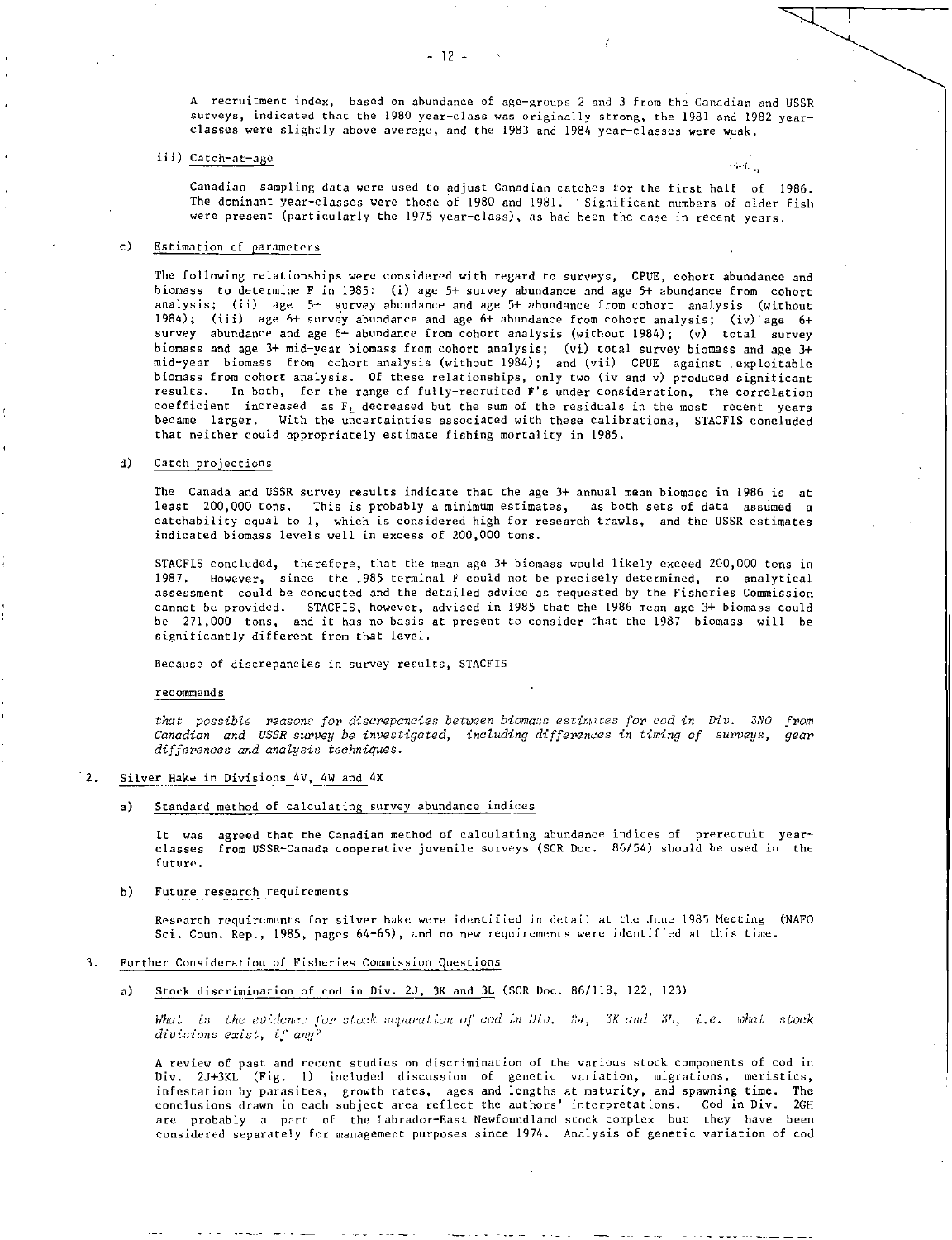implied that there was a northern component from the deep northern slopes of the Grand Bank (Div. 3L) up to and including Hamilton Bank (Div. 2J) and a southern component from the shallower areas of the northern Grand Bank (Div. 3L), St. Pierre Bank (Subdiv. 3Ps), Burgeo Bank (Subdiv. 3Ps) and the Gulf of St. Lawrence (Div. 4RS) north of the Laurentian Channel. The cod of Flemish Cap (Div. 3M) were significantly different from the population on the northeastern Grand Bank.



Fig. 1. Area map showing NAFO divisions, offshore banks and some of the place names mentioned in the text.

Studies based upon the parasitic copepod *Lernaeocera branchialis* as a biological tag were considered to be useful in determining relationships between inshore and offshore stock components. In Div. 2J and 3K, the inshore cod and the larger offshore cod were from the same intermingling population, but the smaller offshore cod did not visit the coast in sufficient numbers to obtain high infestation rates. For cod over 30 cm in length, infestation rates near the coast were much higher off Newfoundland and off southern Labrador immediately north of the Strait of Belle Isle than further north along the remainder of the Labrador coast. The cod in Div. 3L had lower infestation rates offshore (east of 50°W) and higher rates inshore. For the nearshore area west of 50°W, infestation rates were as high as in the inshore area for smaller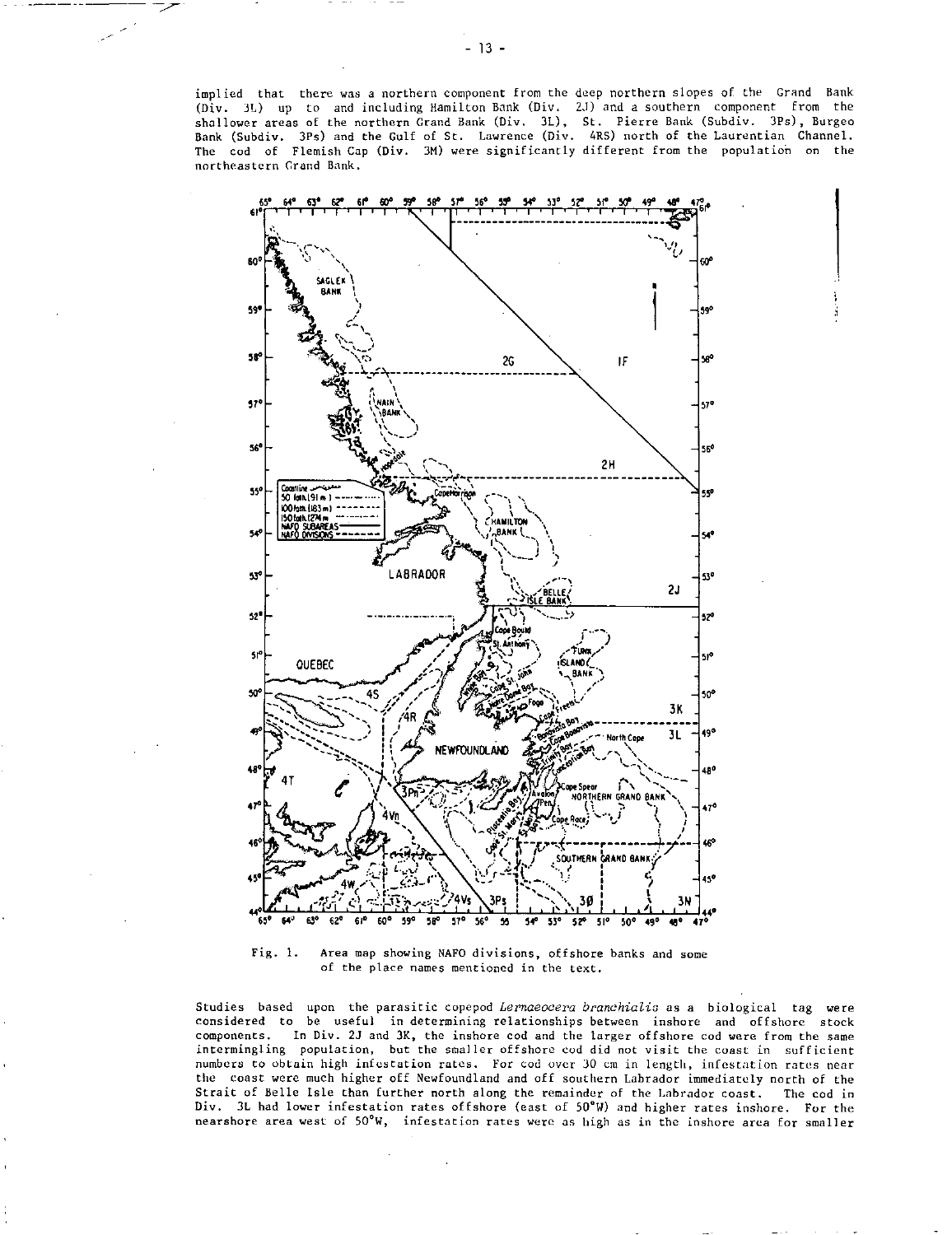cod but intermediate for larger sizes. It seems clear that the cod in the offshore area (east of 50°W) have much less contact with the inshore area than cod of the nearshore area (west of  $50^\circ$ W).

From studies on the prevalence of the protozoan parasitic trypanosome *(Trypanosome mumenensis)*  in cod, it was suggested that cod in Div. 2J+3K represented a stock distinct from that in the neighboring Gulf of St. Lawrence (Div. 4RS). There were differences in the prevalence recorded for cod in Div. 2J+3K (southerly limit of 50 ° N) and Div. 3L, sufficient, in the authors' opinion, to warrant separation of a northern Grand Band stock from the Labrador-East Newfoundland stock complex.

On the basis of vertebral averages from samples collected in Newfoundland and adjacent areas during 1947-71, an average of 54.8 vertebrae appeared to be appropriate level at which to separate high vertebral averages from low ones. Cod with high vertebral averages extended from Labrador along east Newfoundland to the northern slopes of the Grand Bank. Around the Avalon Peninsula, they usually intermingle with cod of the Avalon stock complex and with migrants from the southern Grand Bank.

On the basis of meristic characters of mature cod from spawning or postspawning concentratons sampled in 1982, it was found that the fin-rays and vertebral counts of cod of southeastern Hamilton Bank were significantly different from those on Funk Island Bank, indicating that they may be distinct spawning components. The homogeneity of the meristic characters from Funk Island Bank and northern Grand Bank did not suggest any differences. The significantly lower vertebral averages of cod on the eastern slope of the Grand Bank indicate that mature cod in this area during the spring are somewhat different from the other groups.

On the basis of taggings during the summer-autumn period in the 1950's and 1960's at many inshore localities from Labrador to the Avalon Peninsula and in offshore areas from Hamilton Bank to the northern Grand Bank, cod were shown to intermingle and overlap from north to south in their winter-spring spawning areas in deep water on the slopes of the Labrador Shelf (Subarea 2) and Northeast Newfoundland Shelf (Div. 3K). In June-September (the main feeding and growing period) in the years after tagging, the most obvious migratory characteristic was the homing of most of the coastally-tagged cod to or near the tagging area.

On the basis of the tagging of about 25,000 cod during February-March, 1978-81, from the prespawning concentrations on Hamilton Bank, Belle Isle Bank, Funk Island Bank and northern Grand Bank, there was evidence, for each group of cod tagged on these offshore banks, of a consistent annual pattern of migration during summer to inshore waters and during winter to or near the offshore areas where they were tagged. The Hamilton Bank component (Div. 2J) evidently contributes to the southern Labrador (Div. 2J) and northeast Newfoundland (Div. 3K) coastal fisheries mainly from Notre Dame Bay northward. The Belle Isle Bank component (located mainly in Div. 2J with a small portion in Div. 3K) migrates during summer mainly to southern Labrador (Div. 2J), the Strait of Belle Isle entrance (Div. 4R) and northeastern Newfoundland as far south as Notre Dame Bay (Div. 3K). The pattern of movement is similar to that of the Hamilton Bank component (Div. 2J) except for the greater proportion in the Strait of Belle Isle from the Belle Isle Bank component. Cod on the northern and northeastern slopes of Funk Island Bank (Div. 3K) migrate during summer to eastern (Div. 3K) and southeastern (Div. 3L) Newfoundland with smaller proportions going to southern Labrador (Div. 2J) and the Strait of Belle Isle (Div. 4R) than from the tagging on Belle Isle Bank. Cod from the southwestern slope of Funk Island Bank (Div. 3K) contribute mainly to the summer inshore fishery of Notre Dame Bay (Div. 3K) and Bonavista Bay (Div. 3L) and, in a smaller degree, to the fishery in Trinity Bay, Conception Bay, and the eastern part of the Avalon Peninsula (Div. 3L). Thus, the components which overwinter and spawn on the northern, eastern and western slopes of Funk Island Bank (Div. 3K) collectively form what might best be described as the "Eastern Newfoundland" stock, and the inshore fishery from the Avalon Peninsula to White Bay, and to Labrador in a small way, would likely be sensitive to changes in the size of this stock. Cod which overwinter on northern Grand Bank (Div. 3L) migrate southwards across the bank to the Virgin Rocks (Div. 3L), to the eastern slope of the bank, and to inshore areas in 3L. This component contributes mainly to the inshore fishery from Trinity Bay southward to St. Mary's Bay, with little effect on the fishery north of Cape Bonavista (i.e. it is limited mainly to Div. 3L).

On the basis of tag recaptures by Newfoundland fishermen in January-April from tagging during 1978-83 of about 33,000 adult cod from offshore concentrations, there was evidence of a significant degree of homing. In years following the tagging, cod returned mainly to the same or adjacent areas where they had originally been tagged. In each of Div. 2J, 3K and 3L, the proportion of recaptures during January-April in the same division was about two-thirds, and most of the remainder were taken in the adjacent division or divisions.

Recaptures in the inshore areas from the same experiments showed that, from cod tagged in Div. 2J in winter, about two-thirds of the inshore recaptures were taken in Div. 2J and 3K and most of the remainder in Div. 3L. From the Div. 3K tagging, in excess of 75% of the recoveries were made in Div. 3K and 3L. Inshore recoveries of cod tagged in Div. 3L were almost entirely (90%)<br>. in Div. 3L.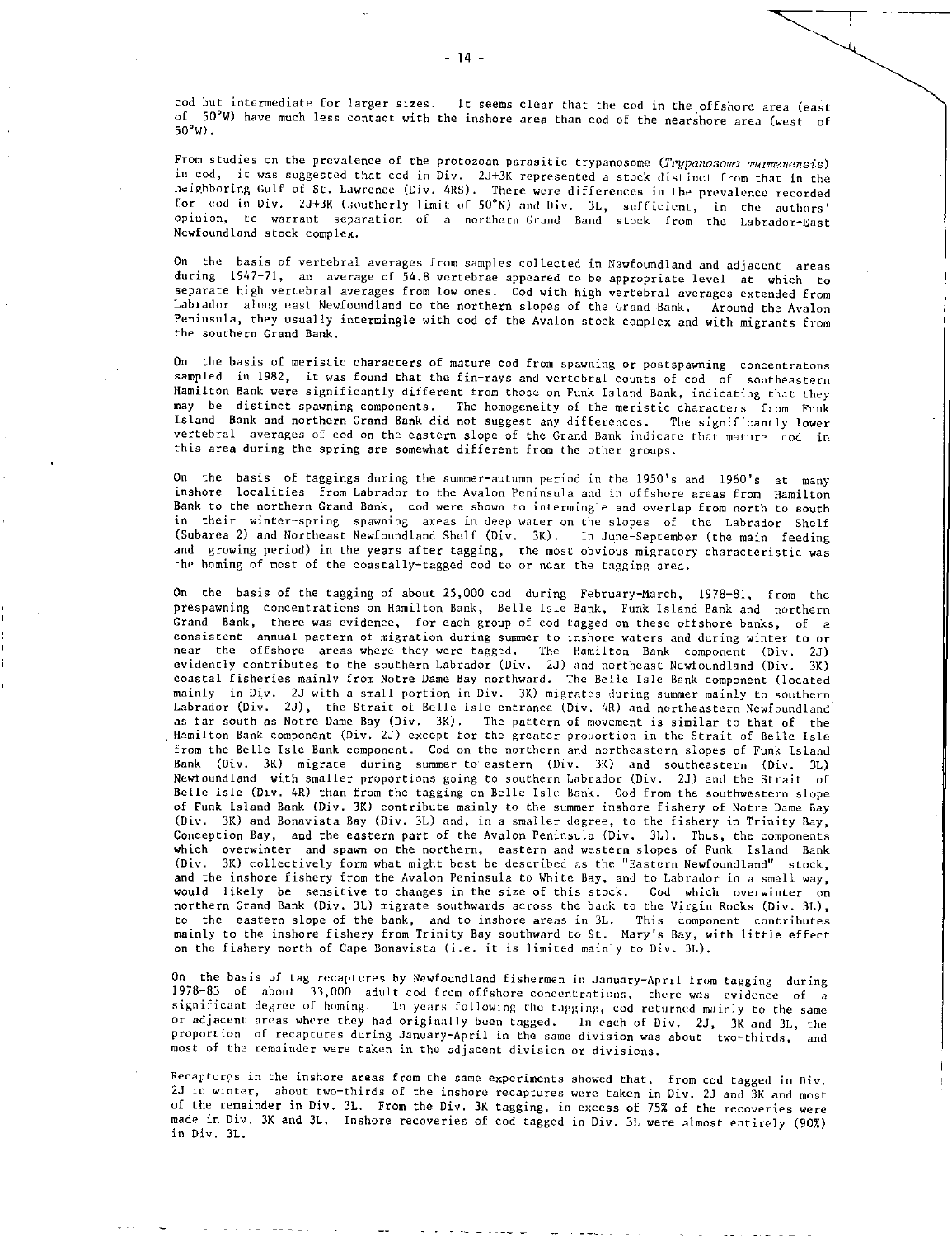On the basis of an analysis of tag returns from the offshore and inshore areas combined, there was evidence that about half the recaptures of cod which were tagged in Div. 2J were caught in Div. 2J and most of the remainder in Div. 3K. About half of the recaptures of cod which were tagged in Div. 3K were caught in Div. 3K, and those remaining were about equally distributed in Div. 2J and 3L. About two-thirds of the recaptured cod which were tagged in Div. 3L were eventually caught in Div. 3L, and those remaining were about equally distributed in Div. 3K and 3N0. Thus, the results of this analysis indicate a significant intermingling of cod among Div. 2J, 3K and 3L.

The locations of spawning grounds in Subarea 2 and Div. SKI are poorly documented. However, there is evidence that spawning occurs between April and June in various areas from southern Labrador and Hamilton Bank in the north to the Avalon Channel and the northern and northwestern slopes of the Grand Bank in the south. Tagging of prespawning concentrations of cod on the offshore banks gave results which indicated a clear tendency for fish to return to the vicinity of tagging in following winters, implying an important degree of homing to localized spawning components. In summer, returns were distributed broadly in coastal waters of the division of tagging and those adjacent to it, but, nonetheless, there was also a tendency to home to particular summer feeding grounds. Thus, there is evidence from tagging of a complex of spawning components, the adjacent groups of which overlap broadly in their distributions, particularly in coastal areas in summer. Biochemical, parasitological and meristic studies all indicate close similarities among cod in Subarea 2 and Div. 3K, but these and also the tagging studies indicate that cod in Div. 3L are a more heterogeneous group. Clearly, some of the cod occurring in Div. 3L, particularly those occurring in deep areas of eastern Div. 3L, are similar to those in more northern areas. However, cod on the northern slopes of the Grand Bank, especially in shallower water, show affinities with those of Div. 3N0. From the point of view of assessing the stock in Div. 2J+3KL, in spite of some evidence for genetic subdivisions, the cod of Div. 2J, 3K and 3L are intermingled to a significant degree, especially inshore during the feeding season. The pattern and degree of intermingling may vary, depending on environmental conditions such as ice coverage and water temperature. Therefore, STACFIS concluded that, at present, it is advisable to assess Div. 2J+3KL cod as one stock complex as has been the practice in the past.

From the point of view of management of the resource, STACFIS was not able to precisely assess the effects of exploitation on any one of the spawning components, because biomass estimates of these components were not available. However, from the results to date and the evidence for incomplete mixing of these components, STACFIS advises that the concentration of fishing effort in any one division will generate differential fishing mortality between stock components and that this could result in local overexploitation. If managers wished to guard against this, measures should be considered which provide for a distribution of fishing effort among the three divisions, aimed at a more even distribution of fishing mortality over stock components. Unfortunately, the Committee is nor presently able to provide advice on the relative distribution of the resource among divisions but it could provide some general guidance on this matter at a future meeting if requested to do so.

With respect to the stock complex as a whole, the importance of knowing the degree of intermingling of spawning stock components was emphasized, and STACFIS

#### recommends

*that the relative contribution of each spawning component to the offshore and inshore fisheries on that component and on other components be quantified.* 

With regard to the effects of environmental factors on cod distribution, STACFIS

#### recommends

*that the effects of seasonal ice cover and extreme environmental conditions on cod distribution be examined.* 

## b) Stock discrimination of Greenland halibut in Subareas 2 and 3

*What is the evidence for stock separation of Greenland halibut in Subarea 2 and Divisions 3K and 35, i.e. what stock divisions exist, if any?* 

To answer this request from the Fisheries Commission, STACFIS reviewed SCR Doc. 82/1X/78 on stock identification studies of Greenland halibut in the Northwest Atlantic. The paper dealt mainly with tagging experiments in the Newfoundland and Labrador areas and also reviewed published stock identification studies based on meristics, biochemical genetics, parasites, and biochemical composition. STACFIS agreed that the weight of the available evidence supports the conclusion that there is a single continuous stock extending from the Davis Strait to the northern Grand Bank, i.e. there is no stock division in Subarea 2 and Div. 3K and 3L.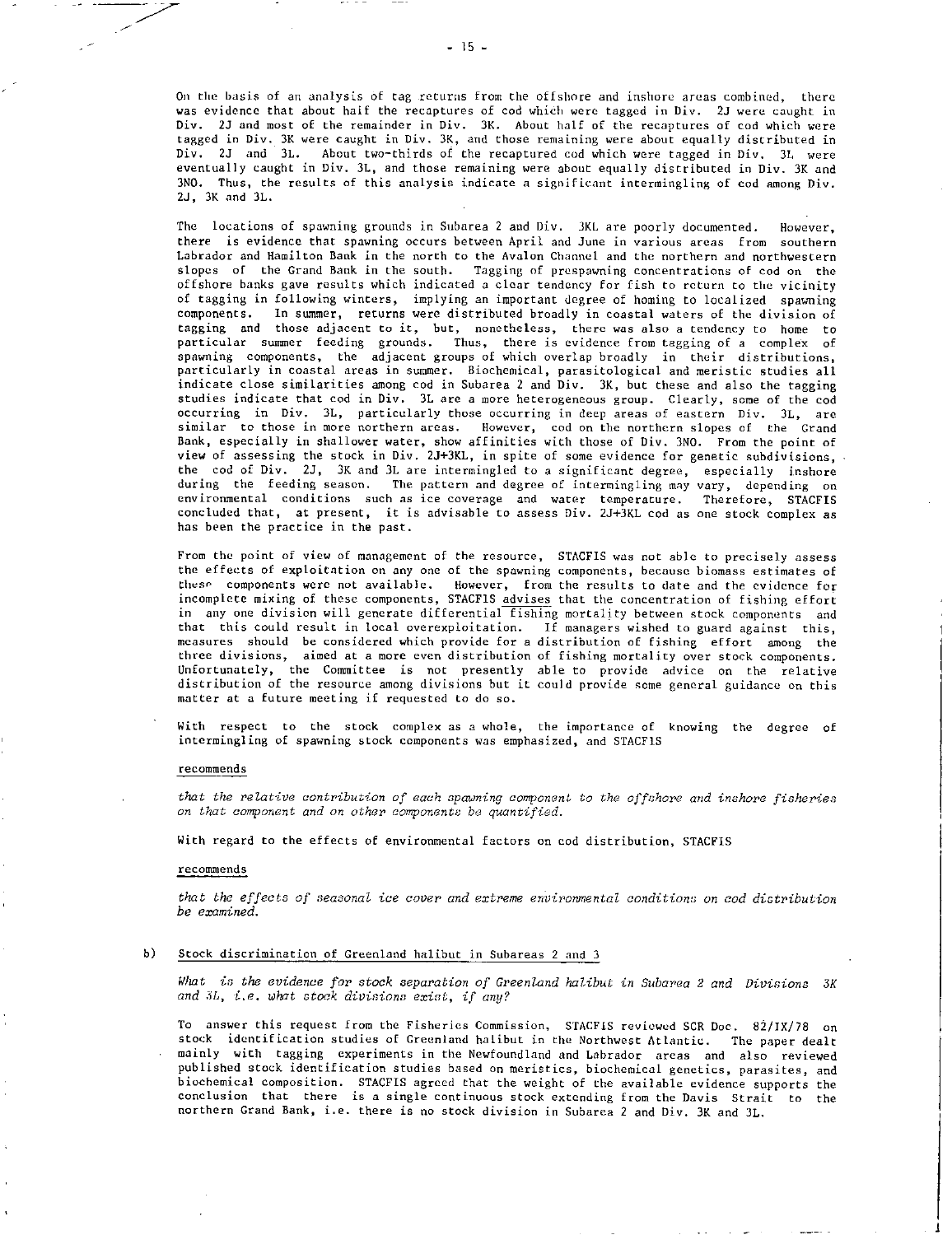## 4. Review of Arrangements for Conducting Stock Assessments

Stock assessments at the June 1986 Meeting were again conducted by using the system of two working groups. Draft reports were considered within each working group as before, but this was done in a more provisional way for some stocks than previously, before consideration by the Committee as a whole.

Two major changes in approach were adopted, the first being to devote 2 days at the beginning of the meeting to development of abundance indices of fishable stock size and recruiting year-classes for cod in Div. 2J+3KL, and the second being the imposition of a strict timetable of work in order to minimize the amount of *ad hoc* reanalysis conducted during the time frame of the meeting. More emphasis was placed on forming research recommendations which, if followed, would result in thorough analyses being conducted and properly documented in time for the assessments at the June 1987 Meeting.

The second innovation resulted in a more timely conduct of business with better distribution of time over consideration of assessments, reanalyses, formulation of advice and drafting of reports, but several problems continue to be identified. In particular, the last 2 days of the meeting devoted to report approval were too cramped for time, resulting in late hours and less effective scrutiny of reports than some members considered desirable. Thus, further improvements in time management are desirable.

One view was that discontinuities in discussions, due to scheduling of non-assessment activities during assessments, resulted in inefficiencies and that this scheduling practice should cease. However, it was also pointed out that time for reanalyses was required, necessitating breaks in the assessment schedule, and that perhaps the creative use of the whole Scientific Council timetable to provide appropriately-timed breaks in the assessment schedule would contribute more to the efficient conduct of business. More weight was given to this latter view, and STACFIS

## recommends

*that the Council's timetable for the 198? June Meeting be revised to accommodate suitable breaks in the assessment schedule.* 

It was recognized that it will be necessary, nonetheless, to continue to schedule the meetings of other committees in advance to facilitate attendance by appropriate experts. It was also pointed out that the proposal of the September 1985 Meeting concerning ways of dealing with reports was only partially implemented. At that time, it was agreed that working groups would carry their work only as far as agreement on report content and that the first draft of the report be discussed and approved by STACFIS (NAFO Sci. Coun. Rep., 1985, pages 114-115). The intention was that the reports should he subjected to only one review and not two, as in the previous year. It was agreed that this approach should be fully implemented at the June 1987 Meeting.

The report-approval process has proved to be a difficult one from the institution of the working group approach, particularly in determining what is open for discussion at each approval stage and in controlling discussion to appropriate aspects. It is this process which largely determines the degree of autonomy of working groups from STACFIS or, put conversely, the extent to which STACFIS as a whole participates in matters which are first considered in working groups. The above proposal should result in most, usually all, technical aspects of particular stock assessments being resolved within working groups. It will then be the responsibility of the working group convener, in conjunction with his rapporteurs, to ensure that a satisfactory first draft of the report is made available to STACFIS. This may involve the main participants in a particular stock assessment in consultations and redrafting but would not involve convening a working group meeting. When the report comes before STACFIS, the primary purposes would be to ensure (i) that it is a clear and unambiguous statement of preceived stock status, and (ii) that the advice provided is consistent with that statement and answers fully any questions asked by the Scientific Council. Clearly, the report must also be open to comment on its technical accuracy both by members of the working group and other STACFIS members. However, to ensure efficient working of the Committee, members should be expected to raise only matters of particular substance, i.e. those for which there is established theory or recorded observation supportive of the member's point and not matters which are supported only by personal opinion. The Chairman of STACFIS must rule at an early stage on whether a technical point is one which is sufficiently new to allow debate or whether it has been adequately dealt with in a working group.

It was generally recognized that the ideal situation would be to conduct all business in the Committee rather than have some aspects dealt with in working groups. This would not only solve difficulties in report approval but give all members an opportunity to bring their expertise to bear fully on all topics. It was agreed that a return to this situation, or even to one where several of the major stocks were assessed in STACFIS while the remainder were done in working groups, was not practical immediately. However, it was agreed that this is a situation which should be worked towards by progressively implementing new procedures which increasingly devote Committee time to advice formulation and to recommendations for technical analyses which are to be conducted between the June meetings.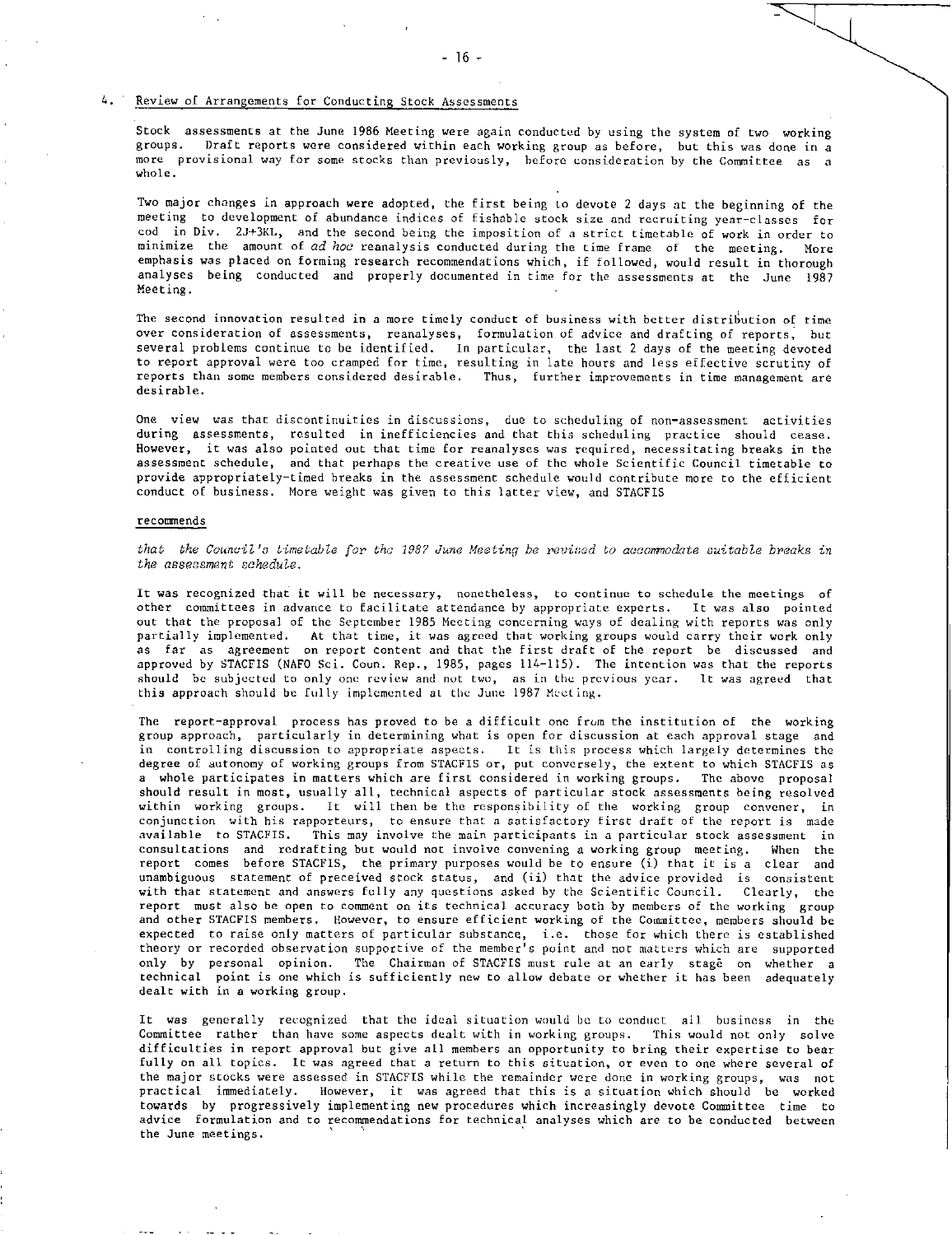## III. ENVIRONMENTAL RESEARCH

## 1. Appointment of Environmental Subcommittee Chairman

It was the unanimous decision of STACFIS to re-elect the present Chairman, M. Stein (EEC), for a second term of 2 years until September 1988.

- 2. Other Hatters
	- a) On behalf of the Greenland Fisheries and Environmental Research Institute, Copenhagen, Denmark, the Chairman of the Environmental Subcommittee presented a proposal for change in location of two stations in Subarea 1, because the present positions are in areas of unfavorable topography. Accordingly, STACFIS

### recommends

*that the position of the first station on the Lille Hellefiskebanke Section be changed from 65* °*06'N 53* ° *00'W (150 m) to 65* °*06'N 52* ° *55'W (490 m), and the first station on Syllas Banke be changed from 64* °*01'N 52* ° *19'W (108 m) to 63* ° *57'N 52* °*22'W (287 m).* 

b) The Chairman of the Environmental Subcommittee informed STACFIS that occupation of the Seal Island Section off Labrador will not be continued by the Federal Republic of Germany beyond 1985. STACFIS proposed that the hydrographic survey of this section be undertaken during the Canadian autumn survey in Div. 2J, and this was endorsed by Canadian scientists. The Environmental Subcommittee Chairman pointed out that it would not be necessary to run the section in a quasi-synoptic way. Standard methods of sampling were recommended.

## IV. TOPICS FOR FUTURE SPECIAL SESSIONS

#### 1. Outline for Special Session in September 1987

At the September 1985 Meeting, "Biology of Demersal Resources of the North Atlantic Continental Slope, with Emphasis on Greenland Halibut and Grenadiers" was chosen as the theme for the Special Session in advance of the Annual Meeting in September 1987. At the June 1986 Meeting, W. R. Bowering (Canada) was unanimously nominated to be Convener for the Special Session. The following outline was adopted:

a) General theme

The primary intent is to elicit research papers on Greenland halibut and grenadiers which have established commercial potential but about which relatively little is known. While the principal area of interest is the North Atlantic Ocean, papers related to Greenland halibut in the North Pacific Ocean are welcomed since it is the same species as in the North Atlantic. The scope of the Special Session will be broadened to include other unexploited deepwater species which share the same or greater depths on the continental slope. These may include benthic invertebrates of the slope but excludes well-studied species such as cod and redfish even though these species are distributed along the upper parts of the slope. Papers which deal with oceanographic and topographic features of the slope area, especially in relation to the biology of deepwater species, are also invited.

## b) Specific topics

- i) Oceanographic features of North Atlantic continental slopes.
- ii) Spatial and temporal distribution and abundance of deepwater species.
- iii) Biological characteristics (age and growth, sexual maturity, food and feeding, other biological features).
- iv) Species interactions (e.g. predator-prey relationships among deepwater species.
- v) Biological implications to management.

# 2. Proposed Theme for Special Session in September 1988

STACFIS, at its June 1986 Meeting, considered that the "early eighties anomaly" in the environment and its possible impact on distribution and availability of marine species would be a topic of interest for a Special Session of the Council, possibly in September 1988. It has since been suggested that the environmental conditions of the early 1980's may prove to be of long-term duration and, hence, may prove not to be suitably characterized as "anomalous"; that a definitive description of the impacts of conditions in the early 1980's are unlikely to be possible until the early 1990's, and, hence, 1988 is too early to deal with this question; and that effects on recruitment should also be considered, but this likewise could not be described until the early 1990's).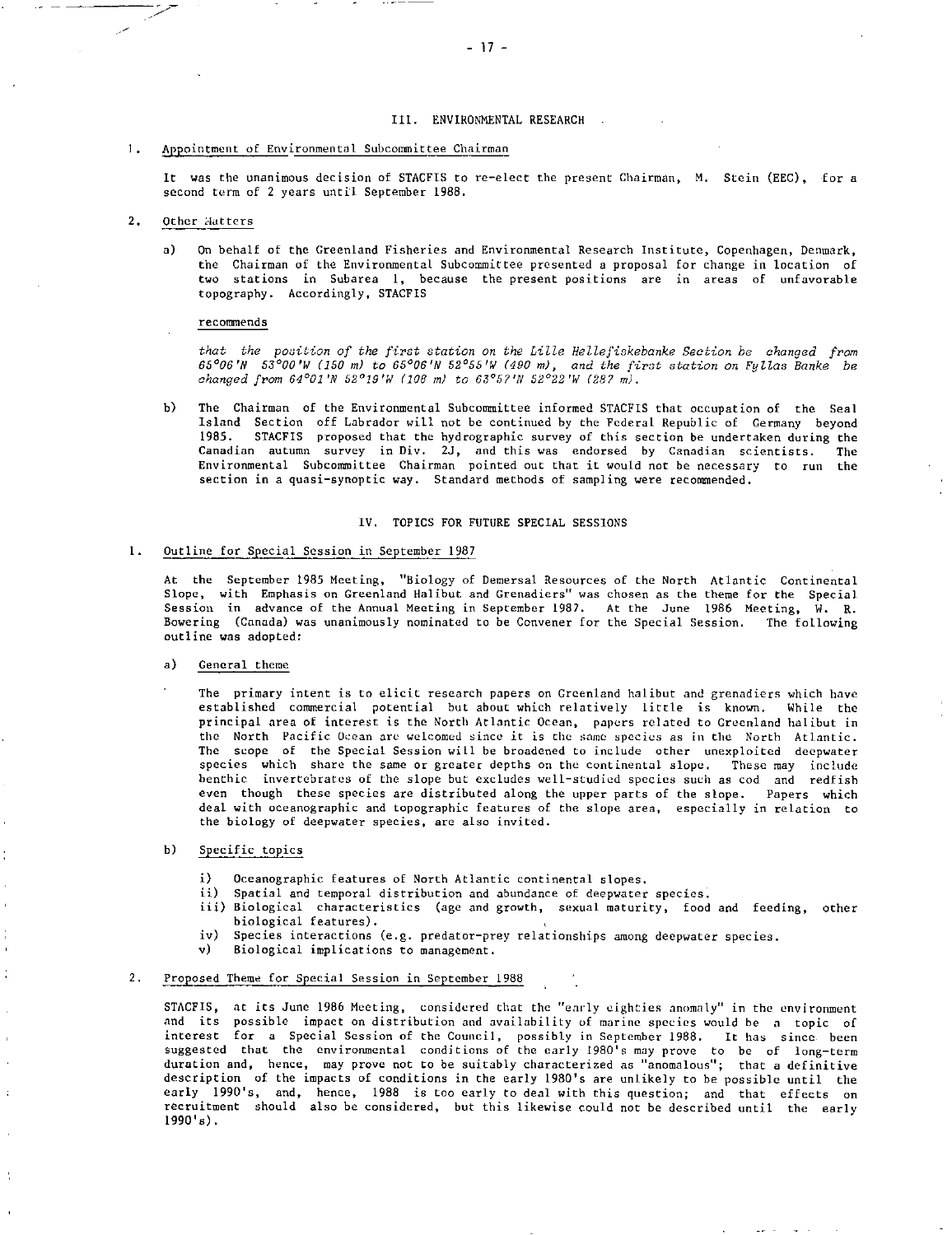While STACFIS considered that these views were valid in the context of providing a definitive statement on impacts of observed environmental changes, the motivation for the original proposal lay in the stock assessment difficulties being faced at June meetings, which appeared to stem from these changes. In the stock assessment context, greater understanding of the influences of environmental changes on distribution and abundance, and their impact on survey and commercial abundance indices, is required immediately. STACFIS considered that these practical aspects should be the focus of the September 1988 Special Session. The effects on reernilment, as distinct from survey recruitment indices, would of necessity have to be considered at a later date.

STACFIS confirms its view that a Special Session on the general topic proposed at the June 1986 Meeting would be worthwhile, and proposes the following title:

"The impact of . changes in environmental conditions in the North Atlantic on the distribution, availability and abundance of marine species, with particular emphasis on the Labrador and Grand Bank regions in the early 1980's".

It was suggested that the session synopsis, while emphasising the practical stock assessment implications for stocks in these latter areas, encourage case histories of effects of environmental changes on resources in other areas (particularly the Northeast Atlantic).

## V. REVIEW OF SCIENTIFIC PAPERS

# 1. A Genetic Stock Structure Study of Dogfish in the Northwest Atlantic (SCR Doc. 86/102

Previous studies of the stock structure of spiny dogfish *(Squalus acanthias),* using tagging methods, indicated that they are composed of one stock in the Northwest Atlantic with an extensive seasonal migration. In this study, the amount of genetic differentiation between dogfish from the Gulf of Maine and on the Scotian Shelf was estimated from electrophoretically detectable protein loci expressed in skeletal muscle and liver. Both samples were in Hardy-Weinberg equilibrium and showed no genetic differentiation in allelic frequencies. These results support the previous conclusions that there is one stock of spiny dogfish which undergoes large seasonal migrations.

2. Nature of Spermatogenesis, Type of Spawning and Maturity Scale in Testes of Pearlsides (SCR Doc. 86/120)

Histophysiological analysis of changes in the gonads of male pearlsides *(Maurolicus mualeri)* was carried out on specimens that were collected in the central North Atlantic (48°N to 58°N). Some special features in the development of the reproductive system were investigated, including stages of maturation and the duration and nature of spawning.

3. Mesopelagic Fishes in the NAFO Subareas 1, 2 and 3 (SCR Doc. 86/121)

A total of 586 samples of mesopelagic fish of the Suborder Stomiatoidei, belonging to 27 species, were collected in Subareas 1, 2 and 3 during 1979-85. The distributions of all species are shown and their biology briefly described.

4. Newfoundland Fleet Discarding Practices (SCR Doc. 86/95)

The discarding practices of the offshore fleet of Newfoundland trawlers in 1985 were examined and compared with other years. An increase in discard rate of all species combined (10%) was observed in 1985 to almost twice the 1981 level, and of cod, haddock, redfish and flatfish (8%) to almost three times the 1981 level. It was noted, however, that these levels of discard are moderate compared to levels in some fisheries in the Northeast Atlantic. Sizes of discarded cod in the Div. 2J+3KL fishery ranged from 22 cm to 55 cm with an average of 42.5 cm. The extent to which increasing discarding of small cod reflected improved recruitment was not quantified.

## VI. OTHER MATTERS

## 1. Trawl Escapement and Selectivity Problems

The Scientific Council was requested by the Fisheries Commission to consider escapement and selectivity problems that are associated with the use of strengthening ropes, splitting straps and codend floats (FC Doc. 84/6, revised, para. 21). This topic initially appeared on the agenda for the September 1985 Meeting of the Scientific Council and was repeated on the agenda for the June 1986 Meeting and the present meeting. No scientific information on this matter has been submitted, and STACFIS is not aware of any research being undertaken to address these issues.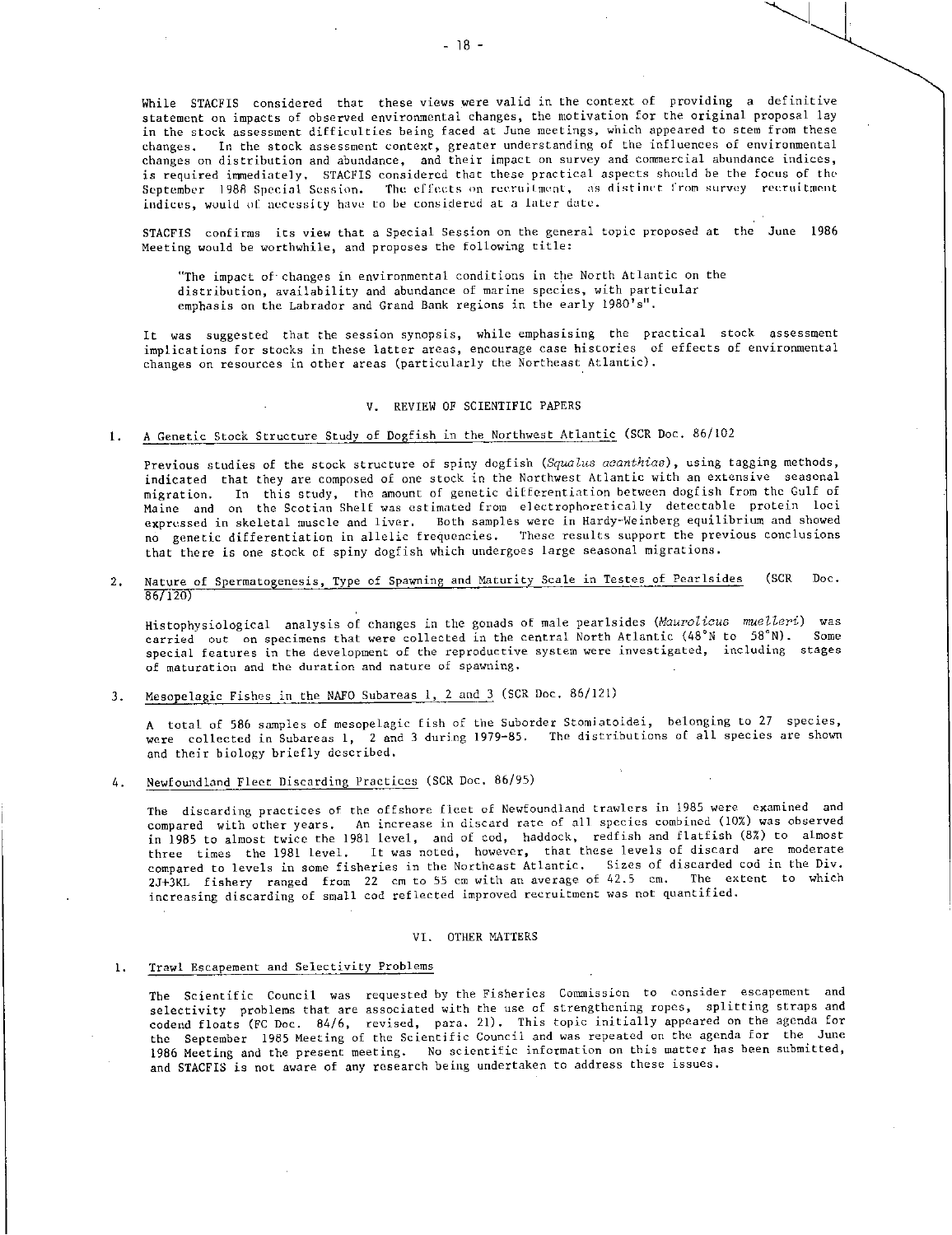#### 2. Report of *Ad Hoc* Working Group on Recruitment and Abundance Indices for Cod

STACFIS reviewed the progress made at its June 1986 Meeting toward deriving indices of abundance which could be used as standards in future assessments of the Div. 2J+3KL cud stock. The working group met during the first two days of the STACFIS meeting and considered all available data relating to abundance indices for this stock based on commercial and research data and recruitment indices based on research data.

-19-

At the present meeting, STACFIS concluded that the index based on the abundance estimates for ages 3-6 from Canadian autumn surveys during 1977-85 in Div. 2J and 1978-85 in Div. 3K and spring surveys during 1976-85 in Div. 3L, as constructed and used at the June 1986 Meeting (SCS Doc. 86/24, page 27), be adopted as the standard index of recruitment for estimating year-class size at the June 1987 Meeting.

With regard to a standard index of abundance for Div. 2J+3KL cod from survey data, it was agreed that the index based on the Canadian autumn surveys in Div. 2J, 3K and 3L, as constructed and used at the June 1986 Meeting (SCS Doc. 86/24, page 26), be adopted as one standard index for estimating abundance and calibrating the cohort analysis at the June 1987 Meeting.

With regard to a standard index of abundance for Div. 2J+3KL cod from commercial data, it was agreed that the index based on the standardized catch rate from the multiplicative model using 1979-85 data only, as constructed and used at the June 1986 Meeting (SCS Doc. 86/24, page 27), be adopted as another standard index for estimating abundance and calibrating the cohort analysis at the June 1987 Meeting.

 $\ddot{\ddot{z}}$  $\mathbf I$ 

Ï  $\mathbf{I}$ 

ì

ţ.

ţ

ī.

Ł

The Chairman of STACFIS was requested to instruct the designated experts for assessment of the Div. 2J+3KL cod stock to utilize only these adopted standards for estimating abundance, calibrating the cohort analysis and estimating year-class size during preparation of the preliminary assessment for the June 1987 Meeting. The indices, as constructed at the June 1986 Meeting, will obviously have to be updated with the 1986 research vessel and commercial fishery data, but any major reanalysis of these standard indices have to be included in a report separate from the standard assessment document. In other words, any reanalyses of data in an attempt to support indices of abundance or recruitment which are different from the adopted standard have to be presented in research documents separate from the assessment document, and the onus is clearly on the proponents of such revised indices to prove to STACFIS that such indices are superior to those which have been adopted for use.

Regarding the standard index of abundance from commercial data, substantial further work is necessary as follows:

- a) Alternative means of linking the abundance indices for the two time periods, 1962-78 and 1979- 85, should be investigated, and, in particular, the results of the Federal Republic of Germany survey series by age should be used to re-evaluate the relationships between standardized CPUE and offshore exploitable biomass for the two periods. To this end, Federal Republic of Germany scientists are requested to supply the designated experts with the age compositions of their entire survey series by the end of 1986 for analysis prior to the June 1987 Meeting.
- b) The standardized catch rates for the multiplicative model should be related to the Canadian survey results by division to investigate the possibility of a better relationship between the two indices.
- c) The reliability of biomass estimates from surveys as weighting factors for divisional trends in the multiplicative model should be investigated.
- d) Catch and effort information from the Canadian fleet on a smaller unit than NAFO division should be investigated, as well as appropriate temporal units.
- e) Data from the Canadian observer program should be examined to determine patterns of fishing on a finer scale than NAFO division and on a time scale appropriate to describe the evolution of fishing patterns over the season.
- f) Biomass estimates for the various spawning components in Div. 2J+3KL should be obtained.

## 3. Acknowledgement

There being no further business, the Chairman thanked the participants for their help and cooperation and the NAFO Secretariat for their usual efficient service throughout the course of the meeting.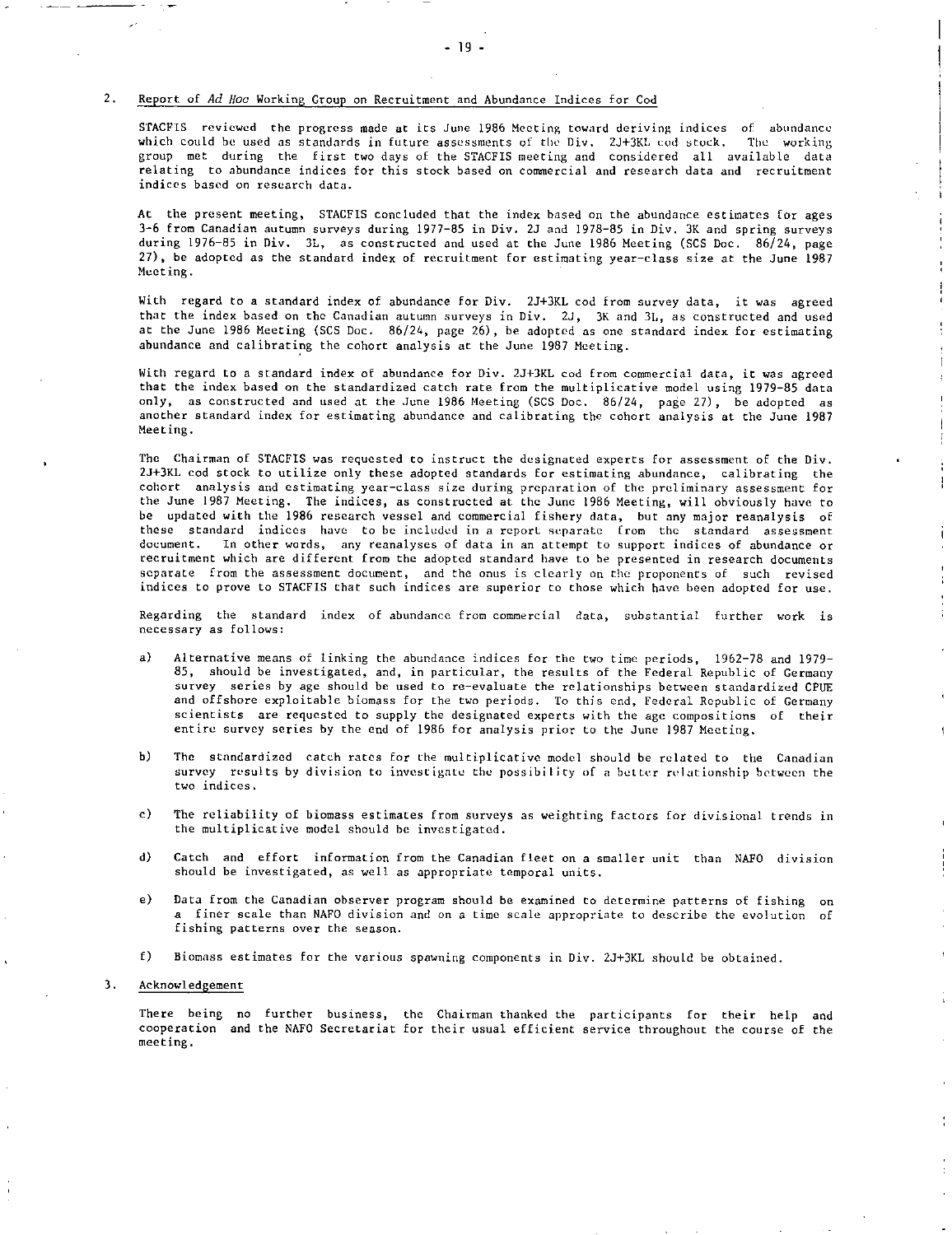$\mathcal{O}(2\pi)$  $\omega$  $\sim 10^{11}$  km s  $^{-1}$  $\sim 10^{-1}$  $\epsilon$  .

 $\mathcal{L}^{\mathcal{L}}(\mathcal{L}^{\mathcal{L}})$  and  $\mathcal{L}^{\mathcal{L}}(\mathcal{L}^{\mathcal{L}})$  and  $\mathcal{L}^{\mathcal{L}}(\mathcal{L}^{\mathcal{L}})$  $\mathcal{L}^{\text{max}}_{\text{max}}$  and  $\mathcal{L}^{\text{max}}_{\text{max}}$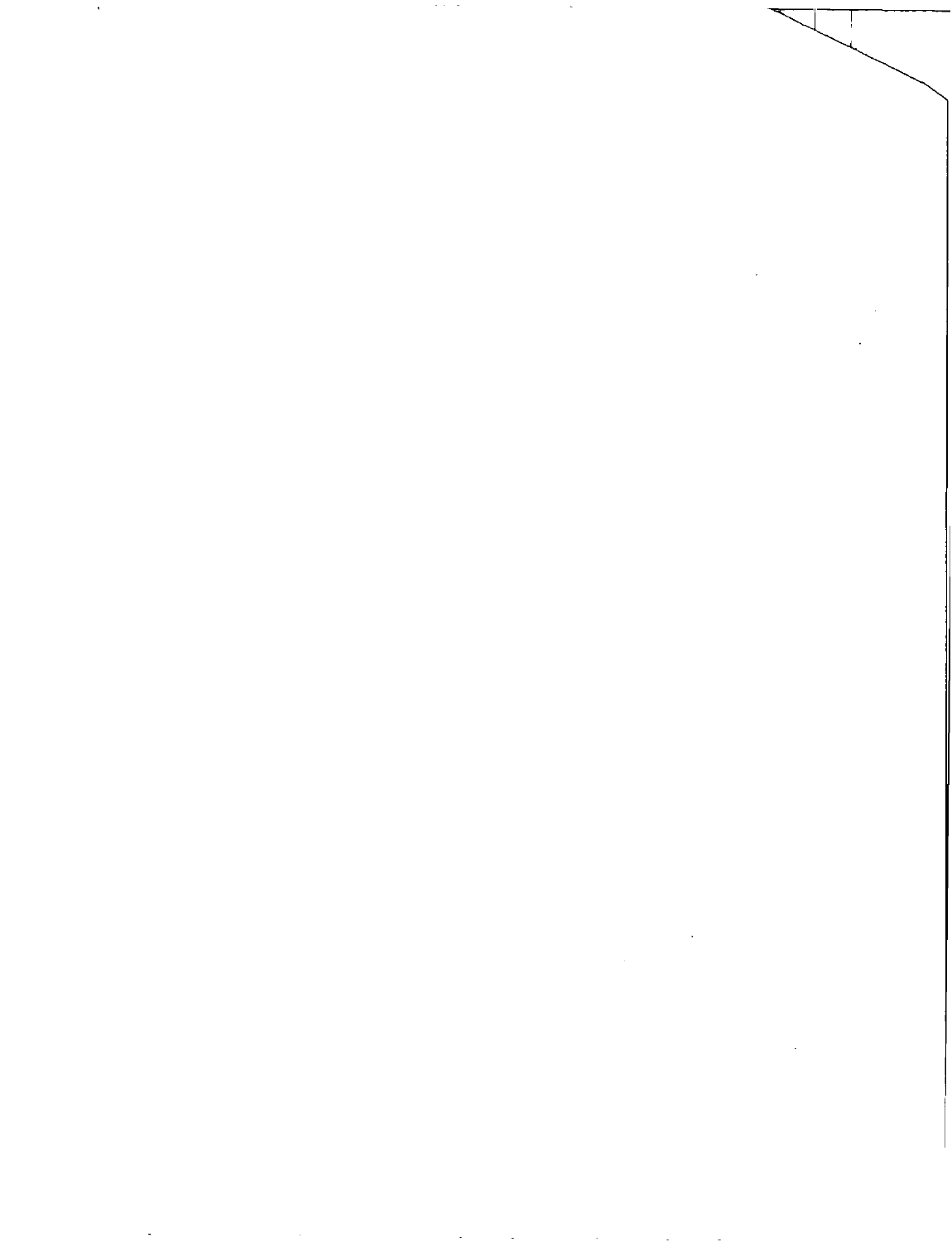## APPENDIX II. REPORT OF STANDING COMMITTEE ON PUBLICATIONS (STACPUB)

## Chairman: J. S. Beckett **Rapporteur: R. G. Halliday**

The Committee met at the Lord Nelson Hotel, Halifax, Nova Scotia, Canada, on 11 September 1986. In attendance were J. S. Beckett (Chairman), S. Kawahara (Japan), R. G. Halliday and A. T. Pinhorn (Canada), the Chairman of the Scientific Council (J. Messtorff), the Assistant Executive Secretary (V. M. Hodder) and the Administrative Assistant (W. H. Champion).

#### 1. Editorial Matters

## a) Editorial Board activities

The Council was pleased to note that 7 papers have been accepted for publication in Vol. 7 of the *Journal of Northwest Atlantic Fishery Science* and 13 others are under review.

## b) Editorial Board appointments

No candidates for the position of Editor had been identified by the time of the meeting. It was agreed that the Chairman would contact the directors of relevant laboratories for suggestions on nominees, as this had not yet been done.

The possibility of contracting professional editorial services was investigated by the Chairman, and it was clear that costs would be significant (in excess of \$5,000 annually).

## c) Tentative editorial arrangements

It was decided that Associate Editors, who had all agreed to undertake complete editing until a new Editor was found, could reasonably be expected to continue doing this until June 1987 when the matter would be reconsidered. Since this is a fairly extensive period, clear guidelines on the relationship between Associate Editors and the Secretariat are required. Papers are to be submitted by authors to the Assistant Executive Secretary who will be responsible for an equitable distribution of these among Associate Editors. Associates Editors will submit completely edited and accepted papers to the Assistant Executive Secretary for technical preparation, typesetting and publication. Technical preparation of papers for publication will include formatting and correction of grammatical errors (e.g. spelling, tense and concordance) only, as responsibility for grammatical style and text clarity lies with the Associate Editor. If for any reason the Secretariat finds that a paper is not in a form considered to be ready for publication, it is to be referred back to the Associate Editor. It is the Secretariat's responsibility to provide authors with proofs of their papers which have been subject to the usual standards of quality control regarding accuracy, but it is, of course, the authors' responsibilities to ensure that their papers are error—free. If, for any reason, the Secretariat considers that any change in a paper is required after proofs have received an author's approval, the paper must be referred back to the author for consideration of such a proposed change.

## 2. Promotion of Journal

## a) Presentation of a draft brochure

It was regretted that a design proposal for an advertising brochure for the Journal was not available for consideration. The Committee requests that the Executive Secretary have a draft brochure circulated to STACPUB members by mail for consideration as soon as possible after the present meeting.

## b) Development of a mailing list

It was agreed that extracts of the International Directory of Marine Scientists should be sent to National. Representatives on the Scientific Council, as decided in June 1986, for them to identify people or organizations which are likely to be interested in the Journal. The results will be used as a mailing list for the brochure. It was noted that costs of production and mailing of a brochure would be insignificant.

## c) Other suggestions

The Chairman indicated that he had the opportunity to discuss with the former Editor both the items on cooperation with ICES in publication matters and on invitational papers but that no new information resulted from the suggestions.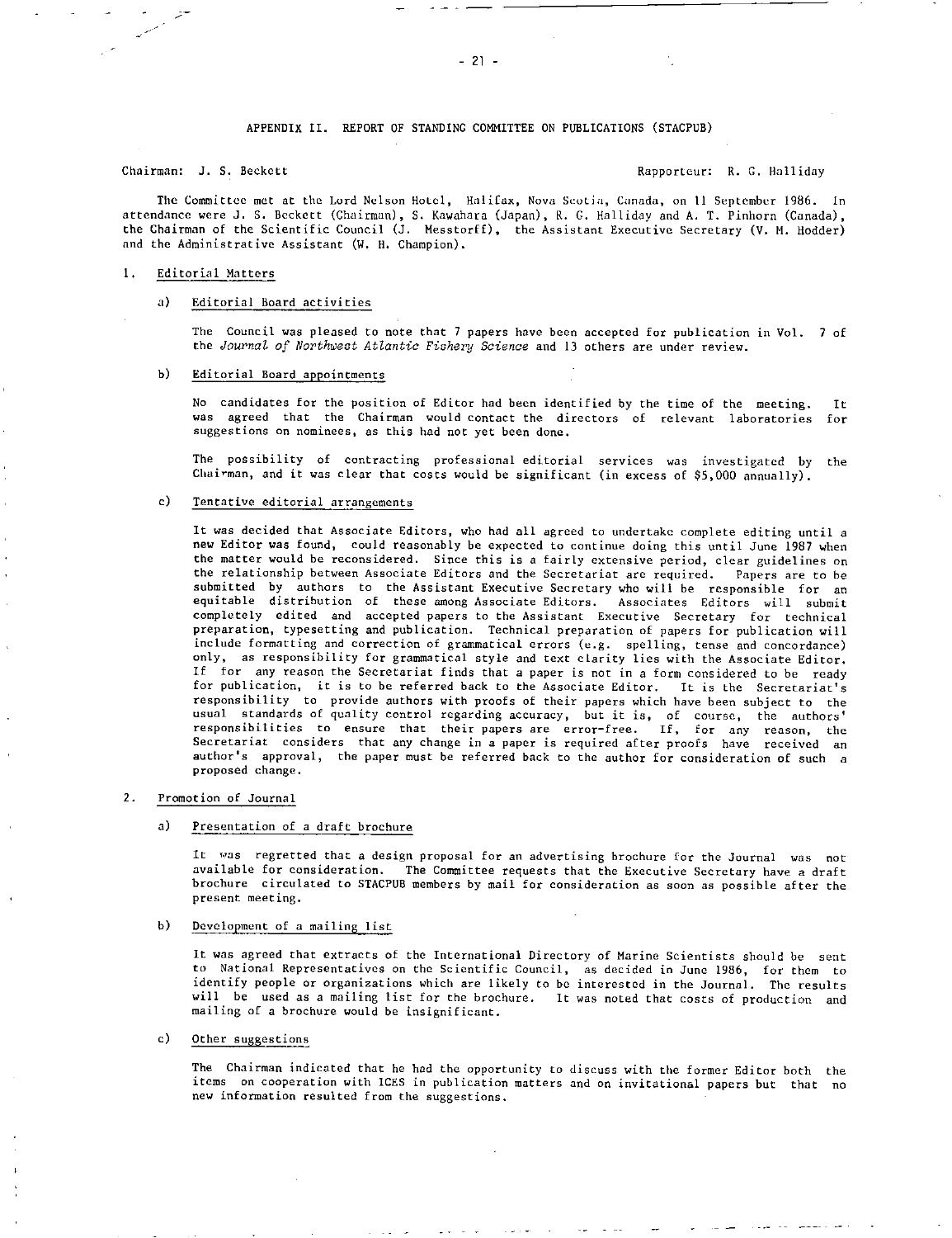## 3. Review of Papers for Publication

The Committee reviewed SCR documents that were submitted since June 1986 and proposed that the Assistant Executive Secretary contact authors of the following documents expressing the Council's interest in having them submitted in suitable form for publication in either the *Journal of Northwest Atlantic Fishery Science* or *NAFO Scientific Council Studies:* SCR Doc. 86/93, 96, 98, 99, 100, 101, 104, 105, 106, 108 (with figures), 109, 110, 111, 115, 116 and 119. The authors of SCR Doc. 86/90, 107, 112, 113 and 114 are requested to consider combining these into one paper for publication. The author of SCR Doc. 86/118 and 123 is invited to combine these and add a suitable discussion and interpretation section in *a* paper for consideration.

ų

## 4. Other Matters

It was noted that the microfiche project was nearly complete at a total cost of about \$16,000. Sets of these will be made available for purchase (\$750 Can) before the end of the year.

It was proposed that the Council consider asking the Secretariat to purchase a portable microfiche reader and reserve one set of fiche for use at Scientific Council Meetings. This should be of particular value at meetings held outside of NAFO Headquarters.

## 5. Acknowledgements

The Chairman thanked the Secretariat for its support of the work of the Committee.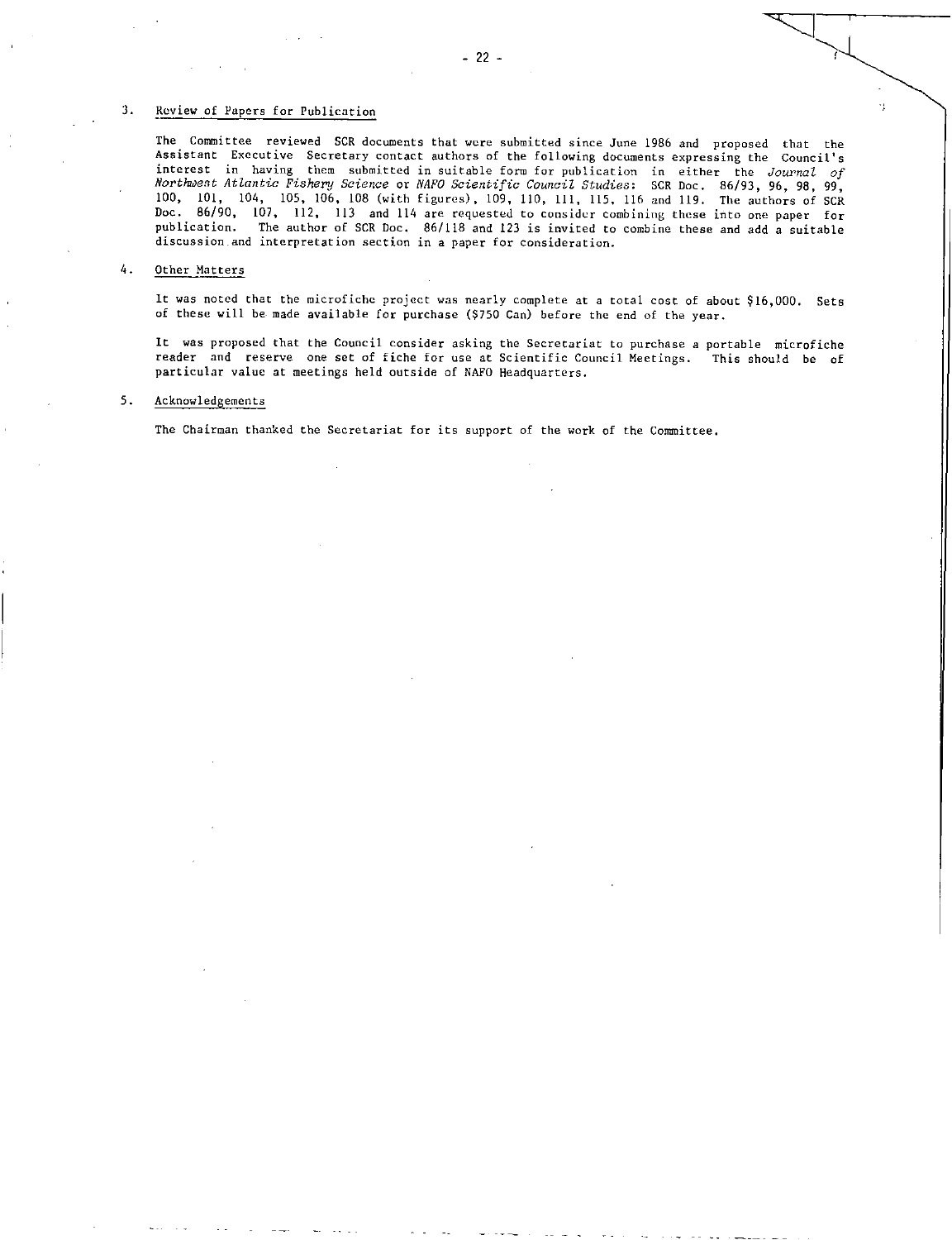APPENDIX III. AGENDA FOR THE SEPTEMBER 1986 MEETINGS OF THE SCIENTIFIC COUNCIL

- I. Opening (Chairman: J. Messtorff)
	-
	- 1. Appointment of rapporteurs<br>2. Adoption of agenda Adoption of agenda
	- 3. Plan of work
- II. Fishery Science (STACFIS Chairman: W. R. Bowering)
	- 1. Report of Special Session on "Recent Advances in Understanding Recruitment of Marine Fishes with Particular Emphasis on Georges Bank Herring and Flemish Cap Cod and Redfish Stocks" *(see*  footnote \* below) which involved the following topics:
		- a) Brief synopsis of research to date and current knowledge of recruitment process for selected stocks
		- b) Evaluation of sampling methods with major emphasis on first year life stages
			- i) Sampling designs, gear and its efficiency relative to behavior
			- ii) Methods of collecting and processing samples, measurement conventions
			- iii) Ageing methods and their accuracy
		- c) Estimation of key biological aspects of the recruitment process
			- i) Fecundity and spawning<br>ii) Distribution and dispe
			- Distribution and dispersal (eggs, larvae, juveniles)
			- iii) Abundance at age/size (accuracy of growth and mortality rates)<br>iv) Recruitment and spawning stock estimates and their accuracy
			- Recruitment and spawning stock estimates and their accuracy
		- d) Estimation of recruitment variability and potential controlling factors
			- i) Patterns of physical environment relative to spawning<br>ii) Possible biological factors (recruitment versus food
			- Possible biological factors (recruitment *versus* food, predators, spawning stock, disease, parasites)
		- e) Critique of hypotheses on factors controlling recruitment variability and implications. for future research
	- 2. Stock Assessments
		- a) Further assessment of cod stock in Div. 3NO
		- b) Silver hake in Div. 4VWX
			- i) Standard method of calculating survey abundance indices<br>ii) Future research requirements
			- Future research requirements
		- c) Further consideration of Fisheries Commission questions <sup>1</sup>
			- i) Stock discrimination of cod in Div. 2J, 3K and 3L<br>ii) Stock discrimination of Greenland halibut in the 1
			- Stock discrimination of Greenland halibut in the Northwest Atlantic
	- 3. Environmental Research
		- a) Appointment of chairman (present chairman was appointed in September 1984)
		- b) Other matters
	- 4. Gear and Selectivity
		- a) Escapement and selectivity problems associated with the use of strengthening ropes, splitting straps and codend floats
- The Special Session will be held at the Bedford Institute of Oceanography, Dartmouth, Nova Scotia, Canada, on 3-5 September 1986, with Dr. M. D. Grosslein (USA) as Convener (see NAFO Circular Letter 86/53, dated 10 July 1986)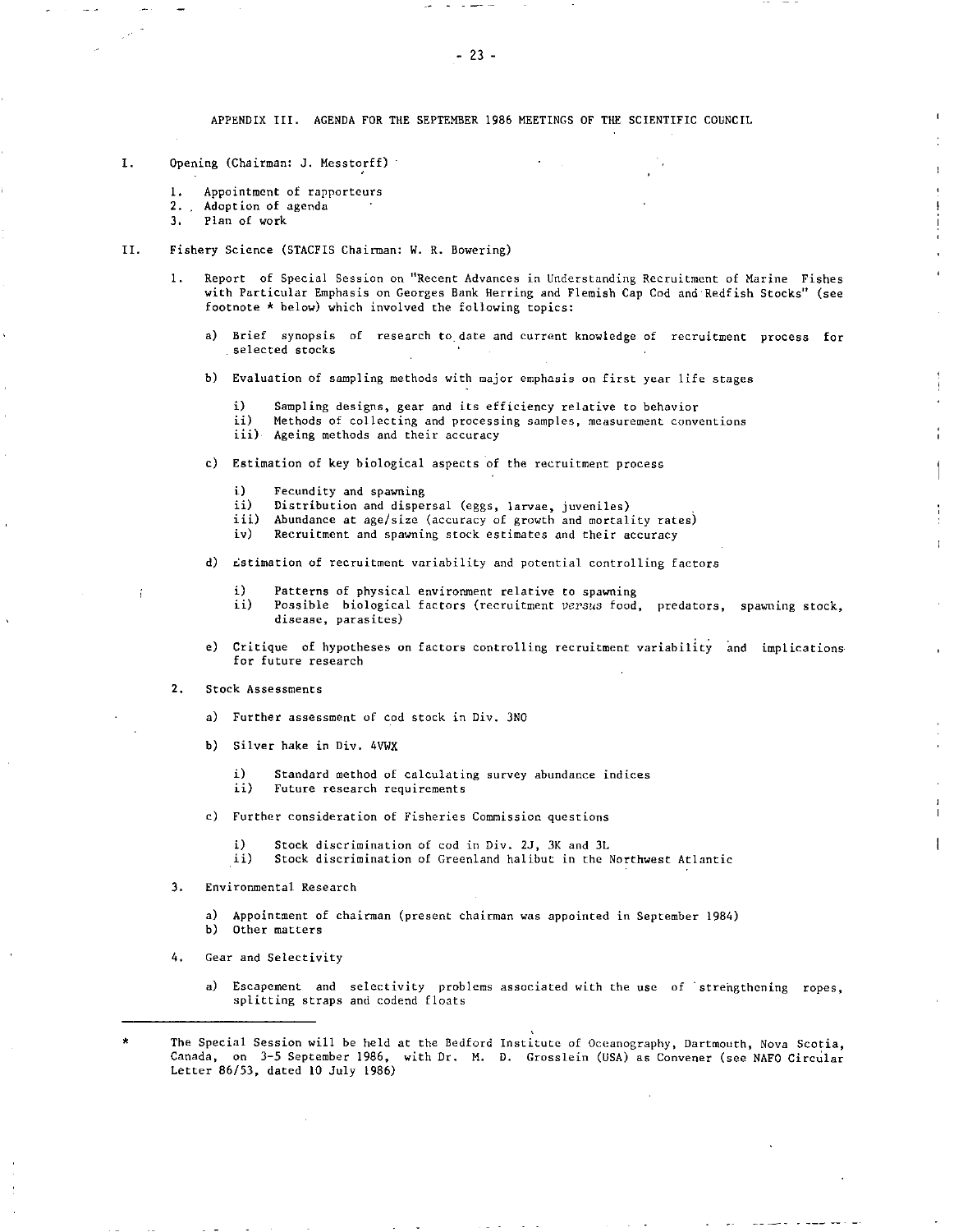- 5. Future Special Sessions
	- a) Special session in September 1987 (outline to be provided by convener) b) Proposed theme for special session in September 1988

6. Review of Arrangements for Conducting Stock Assessments

- 7. Other Matters
- III. Research Coordination
	- 1. Documentation of National Conversion Factors
	- 2. Survey Design Procedures
		- a) Review of additional reported material
		- b) Establishment of working group for evaluation of reported material
- IV. Publications (STACPUB Chairman: J. S. Beckett)
	- I. Editorial matters
	- 2. Promotion of Journal
		- a) Presentation of a draft brochure
		- b) Development of a mailing list
	- 3. Review of papers for possible publication
		- a) Research documents deferred from June 1986 Meeting
		- b) Contributions to the present meeting
	- 4. Other Matters
- V. Amendment to Rules of Procedure
	- 1. Progress report by Executive Secretary
	- 2. Further consideration, if necessary
- VI. Adoption of Reports
	- 1. Provisional Report of Scientific Council, June 1986
	- 2. Committee Reports of Present Meeting
- VII. Review of Future Meeting Arrangements
	- 1. Mid-term Meeting on Shrimp (final decision on time and place)
	- 2. June 1987 Meeting (confirmed-dates are 3-18 June 1987)
	- 3. Special Session on Greenland Halibut and Grenadiers (9-11 September 1987)
	- 4. Annual Meeting (14-18 September 1987)
	- 5. Tentative dates for June 1988 Meeting
- VIII. Other Business
- IX. Adjournment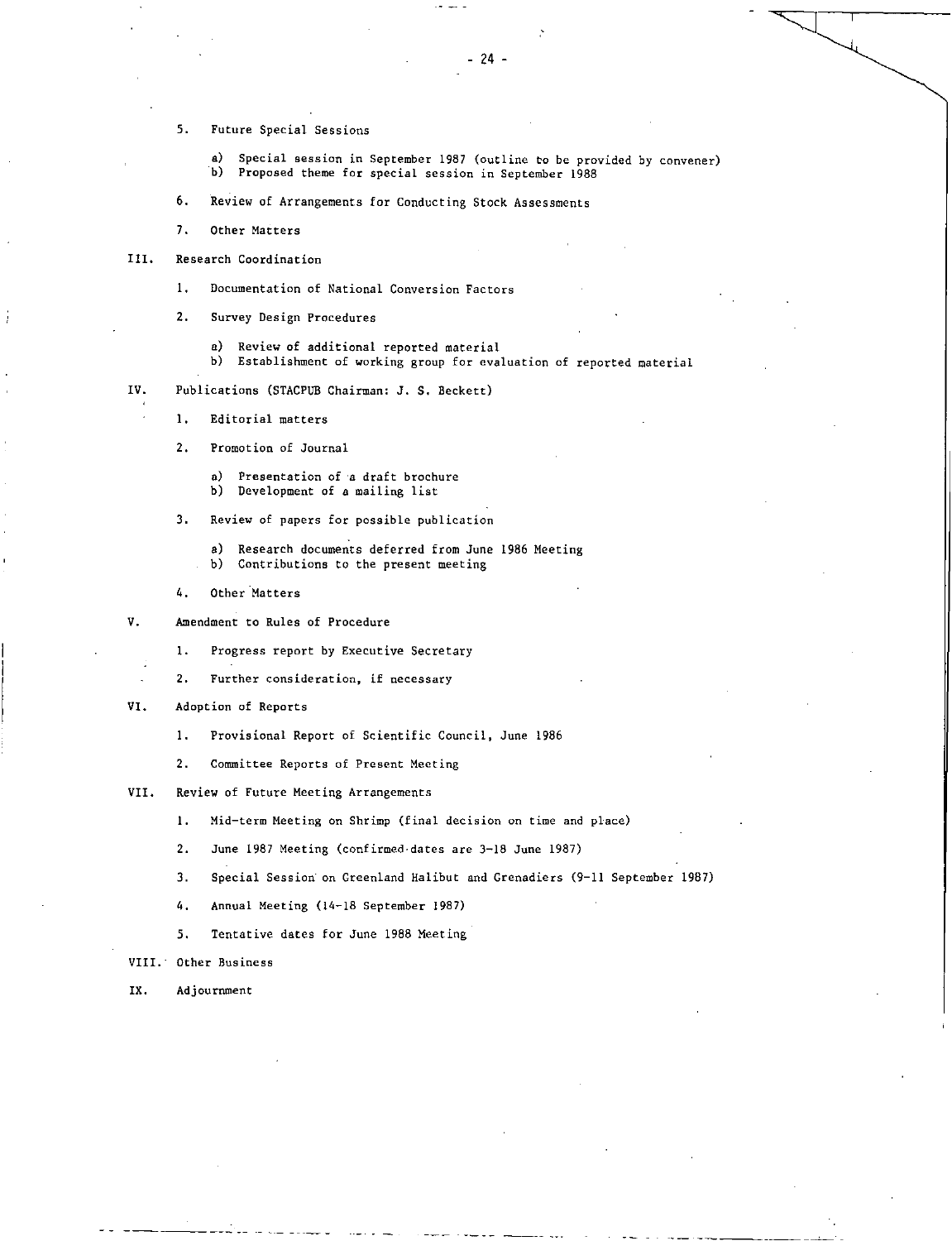## APPENDIX IV. LIST OF PARTICIPANTS

## CANADA

| Akenhead, S. A.   | Northwest Atlantic Fisherics Centre, P. O. Box 5667, St. John's, Nfld.              |
|-------------------|-------------------------------------------------------------------------------------|
| Baird, J. W.      | Northwest Atlantic Fisheries Centre, P. O. Box 5667, St. John's, Nfld.              |
| Bishop, C. A.     | Northwest Atlantic Fisheries Centre, P. O. Box 5667, St. John's, NEId.              |
| Brodie, W. B.     | Northwest Atlantic Fisheries Centre, P. O. Box 5667, St. John's, Nfld.              |
| Bowering, W. R.   | Northwest Atlantic Fisheries Centre, P. O. Box 5667, St. John's, Nfld.              |
| Dalley, E.        | Northwest Atlantic Fisheries Centre, P. O. Box 5667, St. John's, Nfld.              |
| Evans, G. T.      | Northwest Atlantic Fisheries Centre, P. O. Box 5667, St. John's, Nfld.              |
| Lear, W. H.       | Northwest Atlantic Fisheries Centre, P. O. Box 5667, St. John's, Nfld.              |
| Lilly, G. R.      | Northwest Atlantic Fisheries Centre, P. O. Box 5667, St. John's, Nfld.              |
| Myers, R. A.      | Northwest Atlantic Fisheries Centre, P. O. Box 5667, St. John's, Nfld.              |
| Nakashima, B.     | Northwest Atlantic Fisheries Centre, P. O. Box 5667, St. John's, Nfld.              |
| Pepin, P.         | Northwest Atlantic Fisheries Centre, P. O. Box 5667, St. John's, Nfld.              |
| Pinhorn, A. T.    | Northwest Atlantic Fisheries Centre, P. O. Box 5667, St. John's, Nfld.              |
| Pippy, J. H. C.   | Northwest Atlantic Fisheries Centre, P. O. Box 5667, St. John's, Nfld.              |
| Power, D.         | Northwest Atlantic Fisheries Centre, P. O. Box 5667, St. John's, Nfld.              |
| Rice, J. C.       | Northwest Atlantic Fisheries Centre, P. O. Box 5667, St. John's, Nfld.<br>$\sim 10$ |
| Wells. R.         | Northwest Atlantic Fisheries Centre, P. O. Box 5667, St. John's, Nfld.              |
| Wheeler, J.       | Northwest Atlantic Fisheries Centre, P. O. Box 5667, St. John's, Nfld.              |
| Bowen, W. D.      | Marine Fish Division, Bedford Institute of Oceanography, Dartmouth, N.S.            |
| Campana, S.       | Marine Fish Division, Bedford Institute of Oceanography, Dartmouth, N.S.            |
| Halliday, R. G.   | Marine Fish Division, Bedford Institute of Oceanography, Dartmouth, N.S.            |
| Hurley, P. C. F.  | Marine Fish Division, Bedford Institute of Oceanography, Dartmouth, N.S.            |
| Koeller, P.       | Marine Fish Division, Bedford Institute of Oceanography, Dartmouth, N.S.            |
| McGlade, J.       | Marine Fish Division, Bedford Institute of Oceanography, Dartmouth, N.S.            |
| Waldron, D. E.    | Marine Fish Division, Bedford Institute of Oceanography, Dartmouth, N.S.            |
| Frank, K.         | Marine Ecology Lab., Bedford Institute of Oceanography, Dartmouth, N.S.             |
| Trites, R. W.     | Marine Ecology Lab., Bedford Institute of Oceanography, Dartmouth, N.S.             |
| Loder, J. W.      | Atlantic Oceanographic Lab., Bedford Institute of Oceanography, Dartmouth, N.S.     |
| Misra, R. K.      | Invertebrates and Marine Plants Div., DFO, P. O. Box 550, Halifax, N.S.             |
| Sinclair, M.      | Invertebrates and Marine Plants Div., DFO, P. O. Box 550, Halifax, N.S.             |
| Tremblay, M. J.   | Invertebrates and Marine Plants Div., DFO, P. O. Box 550, Halifax, N.S.             |
| Iles. T. D.       | Marine Fish Division, Biological Station, St. Andrews, N.B.                         |
| Perry, R. I.      | Marine Fish Division, Biological Station, St. Andrews, N.B.                         |
| Stephenson, R. L. | Marine Fish Division, Biological Station, St. Andrews, N.B.                         |
| Waiwood, K. C.    | Marine Fish Division, Biological Station, St. Andrews, N.B.                         |
| Messich, S.       | Fisheries Research Branch, Gulf Region, P. O. Box 5030, Moncton, N.B.               |
| McQuinn, I. H.    | Dept. of Fisheries and Oceans, P. O. Box 15500, Quebec City, Que.                   |
| Ouellet, P.       | Dept. of Fisheries and Oceans, P. O. Box 15500, Quebec City, Que.                   |
| Gagne, J.         | Dept. of Fisheries and Oceans, 310 Avenue des Ursulines, Rimouski, Que.             |
| Beckett, J. S.    | Dept. of Fisheries and Oceans, 200 Kent Street, 12th Floor, Ottawa, Ont.            |
| Gagnon, J.        | Dept. of Fisheries and Oceans, 200 Kent Street, 12th Floor, Ottawa, Ont.            |

## CUBA

Dominguez, R. Flota Cubana de Pesca, Ave. Pesquera esq. Desamparados, Havana

## EUROPEAN ECONOMIC COMMUNITY (EEC)

Noe, R. Messtorff, J. Schumacher, A. Stein, M. Commission of the European Communities, 120 Rue de Loi, 1047 Brussels, Belgium Sea Fisheries Institute, Bremerhaven, Federal Republic of Germany, Sea Fisheries Institute, Hamburg, Federal Republic of Germany Sea Fisheries Institute, Hamburg, Federal Republic of Germany

## JAPAN

Kawahara, S. Far Seas Fisheries Research Laboratory, 7-1 Orido 5-Chome, Shimizu 424

# NORWAY

Fossum, P. Institute of Marine Research, P. O. Box 1870-72, N-5011 Bergen-Nordnes<br>Nedreaas, K. H. Institute of Marine Research, P. O. Box 1870-72, N-5011 Bergen-Nordnes Institute of Marine Research, P. O. Box 1870-72, N-5011 Bergen-Nordnes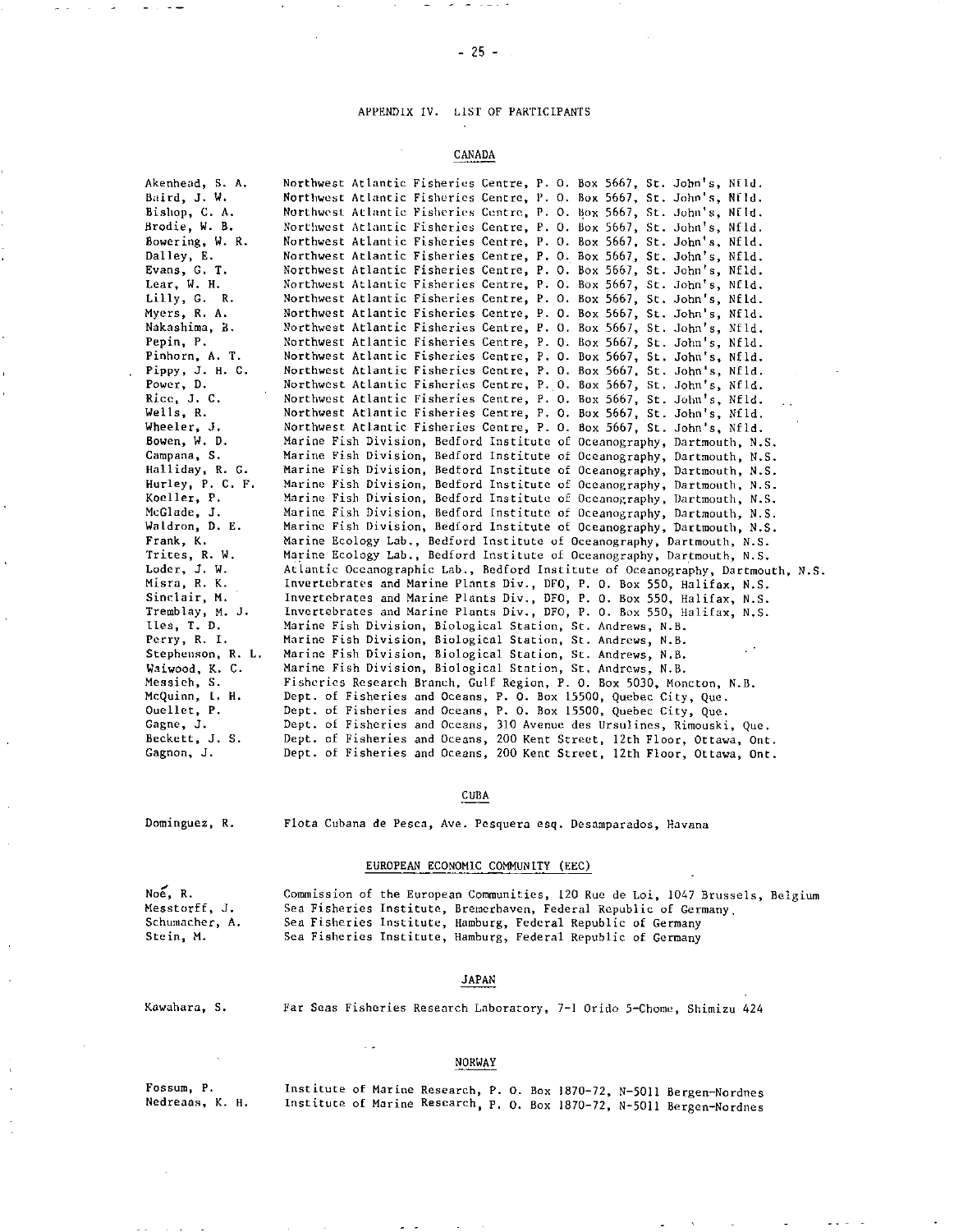# **PORTUGAL**

Godinho, Maria L.M. Instituto Nacional de Investigacao Das Pescas, Alges-Praia, 1400 Lisbon

# SPAIN

# Vazquez, A. **Instituto Investigaciones Pesqueras, Muelle de Bouzas**, Vigo Pontevedra

# UNION OF SOVIET SOCIALIST REPUBLICS (USSR)

Rikhter, V. A. AtlantNlRO, 5 Dmitry Donskoy Street, Kaliningrad, 236000 Fedorenko, V. G. VNIRO, 17 V. Krasnoselskaya, Moscow B-140 Riazantsev, Y. B. VNIRO, 17 V..Krasnoselskaya, Moscow B-I40

## OBSERVERS

| Grosslein. M. D.  | Northeast Fisheries Center, Woods Hole Lab., Woods Hole, MA. 02543, USA |
|-------------------|-------------------------------------------------------------------------|
| Lough, R. C.      | Northeast Fisheries Center, Woods Hole Lab., Woods Hole, MA. 02543, USA |
| Sissenwine, M. P. | Northeast Fisheries Center, Woods Hole Lab., Woods Hole, MA. 02543, USA |
| Campbell, D. E.   | Maine Dept. of Marine Resources, West Boothbay Harbor, ME.04575, USA    |
| Graham, J. J.     | Maine Dept. of Marine Resources, West Boothbay Harbor, ME. 04575, USA   |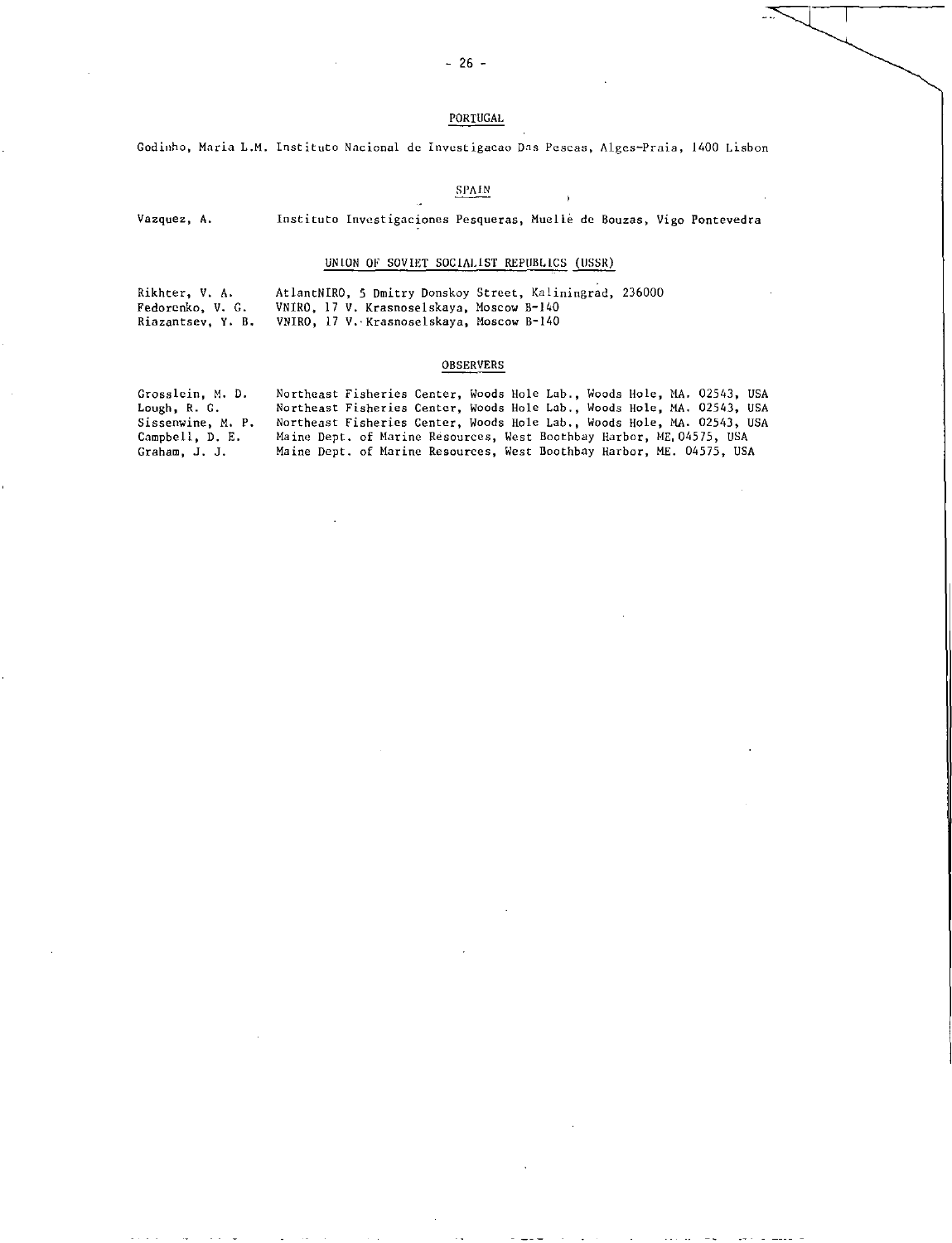## APPENbLX V. LIST OF RESEARCH AND SUMMARY DOCUMENTS

## A. RESEARCH DOCUMENTS(SCR)

SCR Doc. 86/1 to 86/90 were considered at the January and June 1986 Meetings of the Scientific Council.

| SCR | Ser |  |
|-----|-----|--|
|     |     |  |

- 86/91 N1217 A. VAZQUEZ and M.G. LARRANETA. Recruitment of cod in Div. 2J+3KL and the physical environment. (4 pages)
- 86/92 N1218 R. A. MYERS and K. DRINKWATER. The effects of entrainment of shelf water by warm core rings on Northwest Atlantic fish recruitment. (10 pages)
- 86/93 N1219 W. C.SMITH andE. JOHNSON. Contrasts in distribution patterns of larval Atlantic herring in the Georges Bank area, early 1970's vs early 1980's. (13 pages)
- 86/94 N1220 V. M. COMEZ-MUNOZ. Equilibrium yield of Flemish Cap cod from a general stock and recruitment curve. (11 pages)
- 86/95 N1221 D. W. KULKA. Estimates of discarding by the Newfoundland offshore fleet in 1985 with reference to trends over the past 5 years. (20 pages)
- 86/96 N1222 J. T. ANDERSON. Review of recruitment variability in exploited marine fish stocks and survival during the larval stage. (12 pages)
- 86/97 N1223 J. T. ANDERSON and I. WEBSTER. Variability in abundance and mean length of a marine fish larva *(Sebastes* sp.) samping during 24-h at a single station on Flemish Cap. (16 pages)
- 86/98 N1224 M. J. TREMBLAY and M. M. SINCLAIR. The horizontal distribution of larval sea scallops (Placopecten magellanicus) in the Bay of Fundy, on the Scotian Shelf and on Georges Bank. (15 pages)
- 86/99 N1225 C. V. HURLEY, M. J. TREMBLAY, and C. COUTURIER. Daily growth increments in the shells of larval sea scallops *(Placopecten magellanicus).* (11 pages)
- 86/100 N1227 R. G. LOUGH and R. W. TRITES. Chaetognaths and oceanography on Georges Bank. (30 pages)
- 86/101 N1228 C. R. LILLY. A synopsis of research related to recruitment of cod and redfish on G. R. LILLY. A synops<br>Flemish Cap. (18 pages)
- 86/102 N1229 C. ANNAND and D. BEANLANDS. A genetic stock structure study of dogfish in the Northwest Atlantic. (5 pages)
- 86/103 N1230 S. N. MESSISH. The enigma of Gulf herring recruitment. (22 pages)
- 86/104 N1231 M. D. GROSSLEIN. Synopsis of knowledge of the recruitment process for Atlantic herring with special references to Georges Bank.
- 86/105 N1232 G. R. BOLZ and R. G. LOUGH. Zooplankton faunal zones and their relationship to hydrography and ichthyoplankton production in the Georges Bank region. (24 pages)
- 86/106 N1233 J. C. RICE and C. T. EVANS. Non-parametric predication of recruitment from stock and the relationship of the residuals to water temperature for cod'in NAFO Divisions 2J+3KL and 3M. (13 pages)
- 86/107 N1234 R. WELLS and D. POWER. An estimate of redfish availability to cod on the Flemish Cap in the period 1978-85. (13 pages)
- 86/108 N1235 G. R. LILLY. Abundance and growth rate of juvenile redfish *(Sebastes* sp.) on Flemish Cap during the period 1978-1985. (5 pages)
- 86/109 N1236 G. R. LILLY and G. T. EVANS. Inferences from juvenile redfish found in cod stomachs C. R. LILLY and G. T. EVANS.<br>from Flemish Cap. (13 pages)
- 86/110 N1237 E. B. COHEN, D. G. MOUNTAIN and R. G. LOUGH. Possible factors responsible for the variable recruitment of the 1981, 1982 and 1983 year-classes of haddock *(Melanogrammus aegiefinus* L.) on Georges Bank. (27 pages)
- 86/111 N1238 S. J. WALSH, R. WELLS and S. BRENNAN. Histological and visual observations on oogenesis and sexual maturity of Flemish Cap female cod. (11 pages)